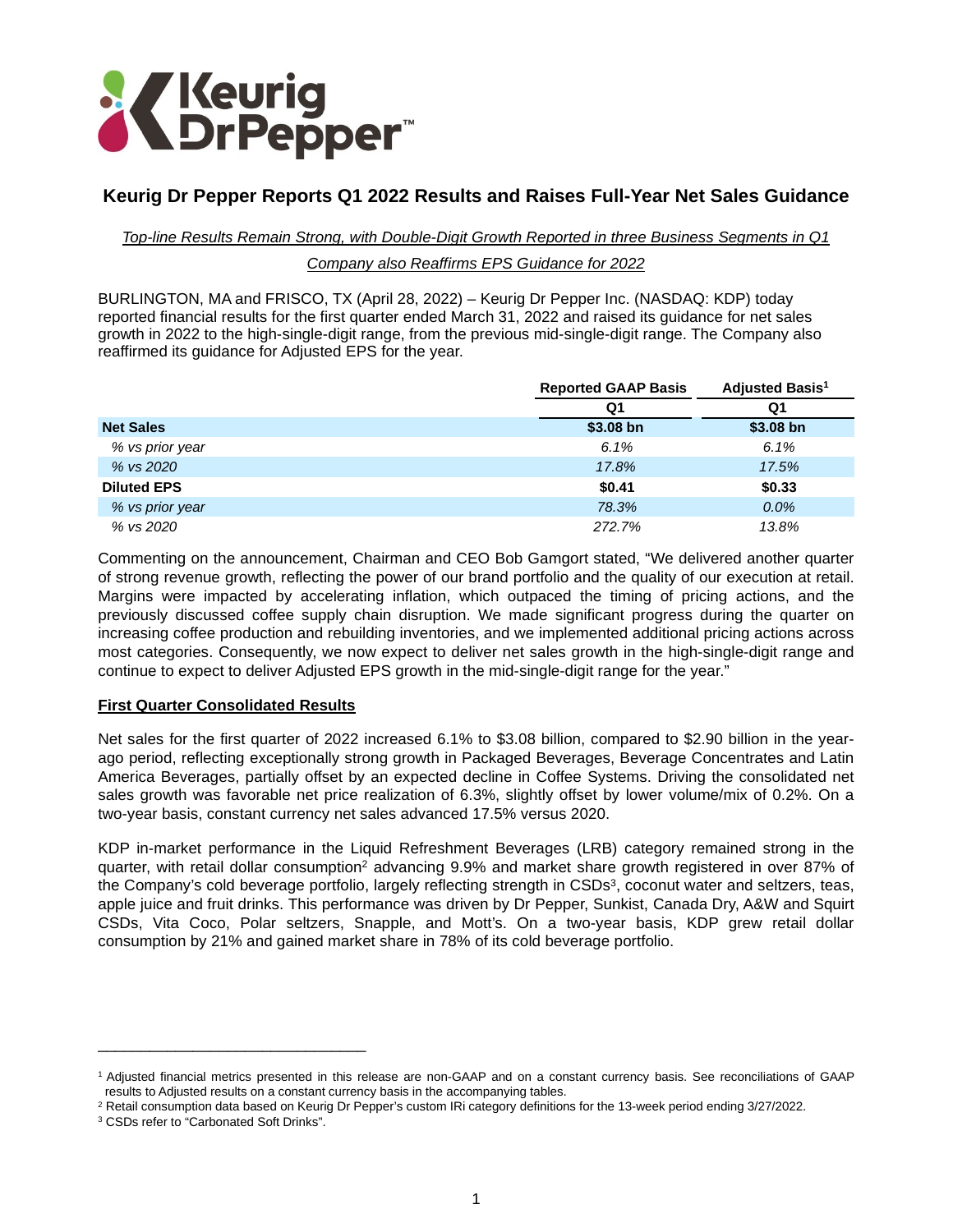In coffee, retail dollar consumption of single-serve pods manufactured by KDP in IRi tracked channels increased 3.6%, while Coffee Systems net sales declined 4.3%, as production was prioritized to rebuilding inventory following supply chain disruption in late Q4 and early Q1. During the quarter, the Company sequentially improved manufacturing output through a focused supply chain recovery program. KDP manufactured share remained strong at 82.5%. Performance in away-from-home pods continued to improve versus year-ago, but remained below pre-COVID levels, as return to offices has lagged recovery in other sectors. On a two-year basis, retail consumption of single-serve pods manufactured by KDP increased 8.2% in IRi tracked channels.

GAAP operating income increased 51% to \$966 million in the first quarter of 2022, compared to \$640 million in the year-ago period. This performance reflected the strong net sales growth and continued productivity, as well as a \$38 million benefit from the Company's strategic asset investment program, lower non-cash stock compensation expense and legal fees. Partially offsetting these positive drivers were the impacts of accelerating, broad-based inflation and significant supply chain disruption across manufacturing, logistics, material inputs and labor availability, leading to higher than anticipated costs to meet continued strong consumer demand. Also impacting the comparison was the favorable year-over-year impact of items affecting comparability, including a \$299 million gain on the Company's successful resolution of the litigation with BodyArmor in the quarter.

Adjusted operating income in the quarter declined 1.2% to \$732 million. On a percent of net sales basis, Adjusted operating income was 23.8% in the quarter, compared to 25.5% in the year-ago period. On a twoyear basis, first quarter Adjusted operating income advanced 6.7% versus 2020.

GAAP net income in the first quarter of 2022 increased 80% to \$585 million, or \$0.41 per diluted share, compared to GAAP net income of \$325 million, or \$0.23 per diluted share, in the year-ago period. This performance was driven by the growth in operating income, partially offset by a higher effective tax rate. Also benefitting the performance was the favorable year-over-year impact of items affecting comparability, including the after-tax gain on the Company's successful resolution of litigation with BodyArmor and costs associated with the early extinguishment of debt.

Adjusted net income advanced 0.8% to \$474 million in the first quarter of 2022. Adjusted diluted EPS was \$0.33, essentially in line with the year-ago period and, on a two-year basis, Adjusted diluted EPS in the quarter grew 13.8% versus 2020.

Operating cash flow increased to \$663 million in the quarter, and free cash flow totaled \$632 million, primarily reflecting the growth in earnings and ongoing effective working capital management. This continued strong free cash flow performance enabled KDP to reduce financial obligations by \$350 million in the first quarter of 2022 and end the period with \$592 million of unrestricted cash on hand. As a result, the Company's management leverage ratio declined 0.1x, ending the first quarter at 2.8x.

### **First Quarter Segment Results**

### *Coffee Systems*

Net sales for the first quarter of 2022 totaled \$1.09 billion, compared to \$1.14 billion in the year-ago period, a decline of 4.3%, primarily reflecting the impact of supply chain challenges. Net price realization increased by 3.2%, which was offset by lower volume/mix of 7.5%. On a two-year basis, constant currency net sales advanced 11.8% versus 2020.

The higher net price realization in the quarter was driven by pricing actions taken late 2021 and in the first quarter of 2022, combined with sequentially lower customer fines incurred due to improving, but still somewhat challenged service levels.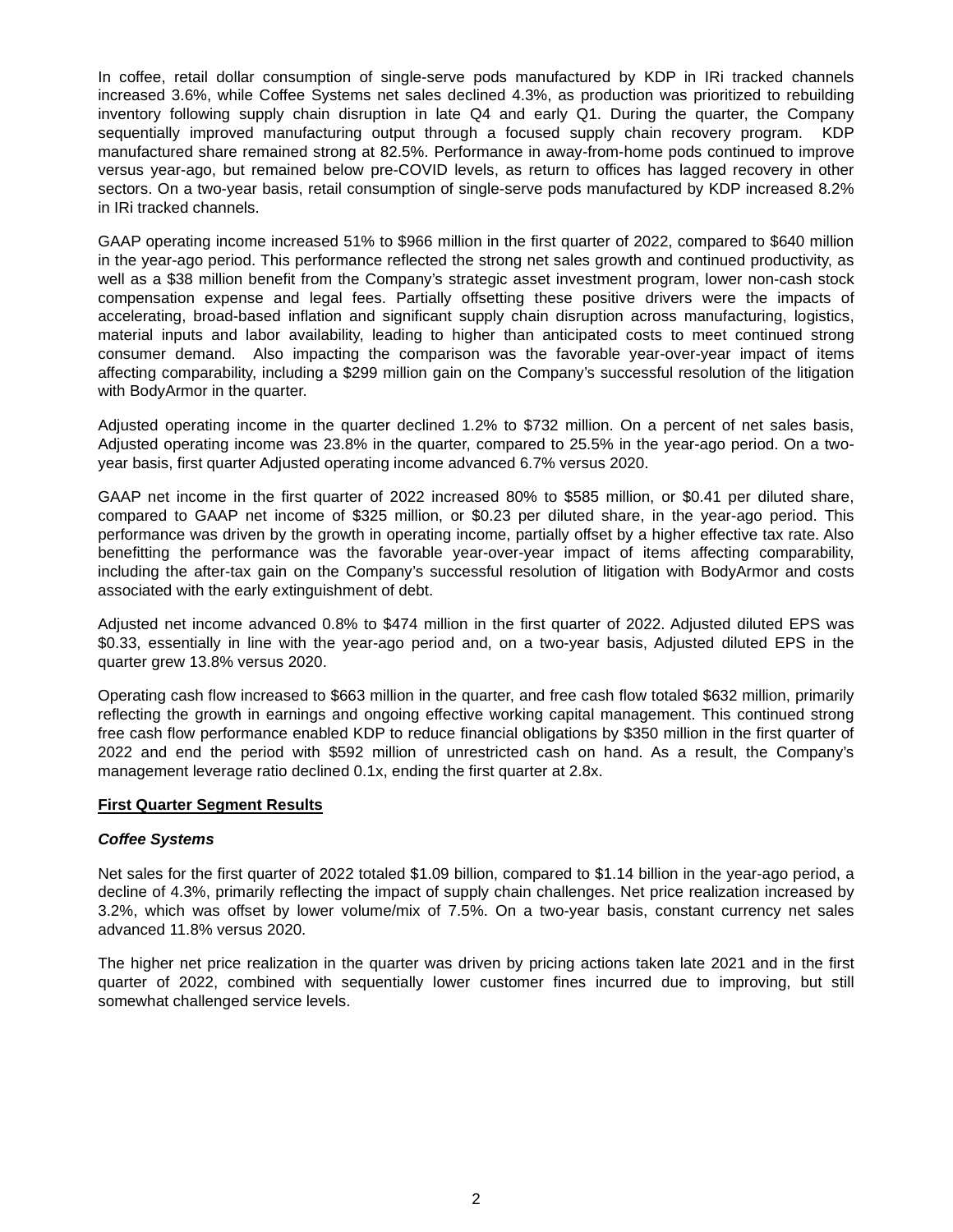The volume/mix decrease of 7.5% in the quarter reflected lower pod and brewer shipment volume, both of which declined 5.2% versus the year-ago period. The pod performance reflected the prioritization of production to rebuild inventory and resulted in first quarter shipments that trailed consumption. Also impacting the pod performance was comparison to the very strong pod shipment volume growth of 13.7% in the yearago period. The brewer performance largely reflected comparison to the exceptionally strong brewer shipment growth of 61% in the year-ago period.

GAAP operating income declined 27% to \$268 million in the first quarter of 2022, compared to \$368 million in the year-ago period, largely reflecting the net sales decline and the impacts of the accelerating, broad-based inflationary pressures and supply chain challenges, including incremental costs associated with rebuilding inventory. Partially offsetting these drivers were continued productivity and lower marketing expense, as the Company reduced demand generating marketing investment due to its focus on increasing manufacturing output and rebuilding inventory levels. Also impacting the comparison was the slightly favorable year-overyear impact of items affecting comparability.

Adjusted operating income declined 24% to \$319 million in the quarter and, on a percent of net sales basis, was 29.2%, compared to 36.9% in the year-ago period. This performance largely reflected the broad-based inflationary environment and increased costs to rebuild inventory.

### *Packaged Beverages*

Net sales for the first quarter of 2022 increased an exceptionally strong 13.2% to \$1.48 billion, compared to \$1.31 billion in the year-ago period, reflecting higher net price realization of 8.3% and higher volume/mix of 4.9%, due to continued strong in-market execution and market share expansion across the portfolio. On a two-year basis, constant currency net sales increased 21.4% versus 2020.

Leading the net sales performance were Canada Dry, Dr Pepper, 7UP, A&W, Sunkist and Squirt CSDs, Mott's, and Snapple, as well as growth in CORE Hydration, Polar seltzers, Hawaiian Punch and Vita Coco.

GAAP operating income increased 172% in the first quarter of 2022 to \$486 million, compared to \$179 million in the year-ago period, reflecting the strong net sales growth, the aforementioned \$38 million benefit from the Company's strategic asset investment program, continued productivity and the favorable year-over-year impact of items affecting comparability, including the gain that benefitted the segment on the successful resolution of litigation with BodyArmor. Partially offsetting these favorable drivers were the unfavorable impacts of broad-based inflation across the business and supply chain challenges that drove higher than anticipated costs to meet continued strong consumer demand.

Adjusted operating income increased 16.9% to \$235 million and, on a percent of net sales basis, Adjusted operating income in the first quarter of 2022 was 15.9% in the quarter, compared to 15.4% in the year-ago period.

### *Beverage Concentrates*

Net sales for the first quarter of 2022 increased 9.5% to \$359 million, compared to \$328 million in the yearago period reflecting higher net price realization of 7.6% and favorable volume/mix of 1.9%. The volume/mix performance primarily reflected higher fountain foodservice shipments, driven by increased consumer mobility in the restaurant and hospitality channels. On a two-year basis, constant currency net sales advanced 16.7% versus 2020.

Total shipment volume versus year-ago increased 1.9% in the quarter, as increases in Dr Pepper and Sunkist were partially offset by declines in Crush. Bottler case sales volume increased 2.2% in the quarter compared to the year-ago period.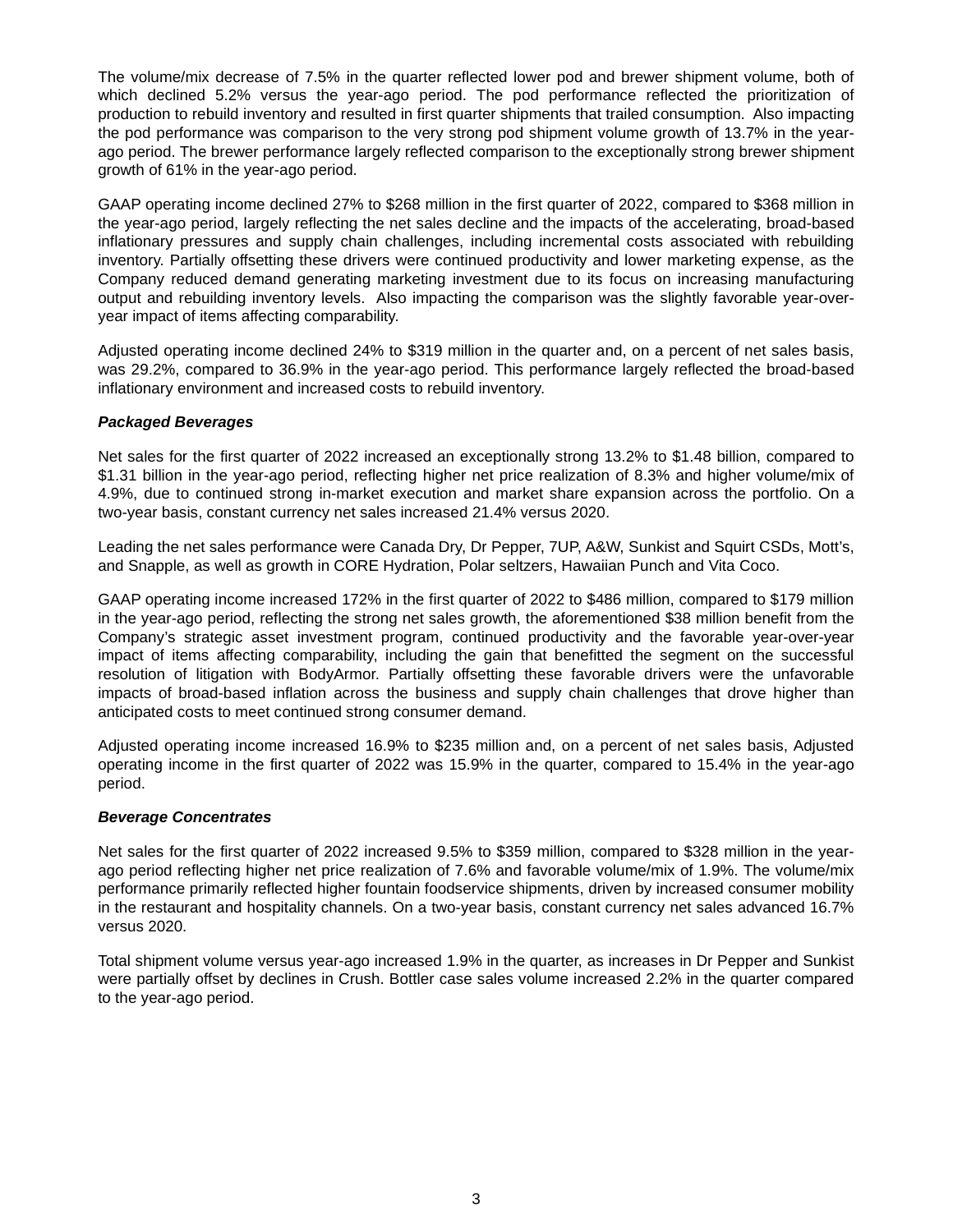GAAP operating income in the first quarter of 2022 increased 2.5% to \$244 million, compared to \$238 million in the year-ago period, reflecting the benefit of the higher net sales, partially offset by the impacts of the broad-based inflationary environment, a significant increase in marketing investment and the unfavorable year-over-year impact of items affecting comparability.

Adjusted operating income increased 3.3% to \$247 million in the quarter and, on a percent of net sales basis, adjusted operating income was 68.8%, compared to 72.9%, reflecting the significant increase in marketing investment and the broad-based inflationary environment.

### *Latin America Beverages*

Net sales for the first quarter of 2022 increased 16.8% to \$146 million, compared to net sales of \$125 million in the year-ago period and, on a constant currency basis, net sales increased 17.6%. This performance was driven by higher net price realization of 9.6% and increased volume/mix of 8.0%. Leading the strong net sales growth in the quarter were Peñafiel, Clamato, Mott's and Squirt. On a two-year basis, constant currency net sales increased 26.5% versus 2020.

GAAP operating income in the first quarter of 2022 increased 13.6% to \$25 million, compared to \$22 million in the year-ago period, reflecting the strong growth in net sales, continued productivity and the slightly favorable year-over-year impact of items affecting comparability. These drivers were partially offset by the broad-based inflationary environment and higher marketing investment.

Adjusted operating income increased 13.0% to \$26 million in the quarter. On a percent of net sales basis, Adjusted operating income was 17.7%, compared to 18.4% in the year-ago period, reflecting broad-based inflation and higher marketing investment.

## **KDP 2022 Guidance**

KDP raised its guidance for constant currency net sales growth in 2022 to the high-single-digit range and reaffirmed its guidance for Adjusted diluted EPS growth in 2022 in the mid-single-digit range. The Company continues to expect EPS performance versus 2021 to strengthen throughout the year, with Adjusted diluted EPS growth reaching the high-single-digit range in the second half of 2022, in line with the Company's longterm algorithm.

### **Investor Contact:**

Steve Alexander T: 972-673-6769 / steve.alexander@kdrp.com

## **Media Contact:**

Katie Gilroy T: 781-418-3345 / katie.gilroy@kdrp.com

### **About Keurig Dr Pepper**

Keurig Dr Pepper (KDP) is a leading beverage company in North America, with annual revenue approaching \$13 billion and approximately 27,000 employees. KDP holds leadership positions in soft drinks, specialty coffee and tea, water, juice and juice drinks and mixers, and markets the #1 single serve coffee brewing system in the U.S. and Canada. The Company's portfolio of more than 125 owned, licensed and partner brands is designed to satisfy virtually any consumer need, any time, and includes Keurig®, Dr Pepper®, Green Mountain Coffee Roasters®, Canada Dry®, Snapple®, Bai®, Mott's®, CORE® and The Original Donut Shop®. Through its powerful sales and distribution network, KDP can deliver its portfolio of hot and cold beverages to nearly every point of purchase for consumers. The Company is committed to sourcing, producing and distributing its beverages responsibly through its Drink Well. Do Good. corporate responsibility platform, including efforts around circular packaging, efficient natural resource use and supply chain sustainability. For more information, visit www.keurigdrpepper.com.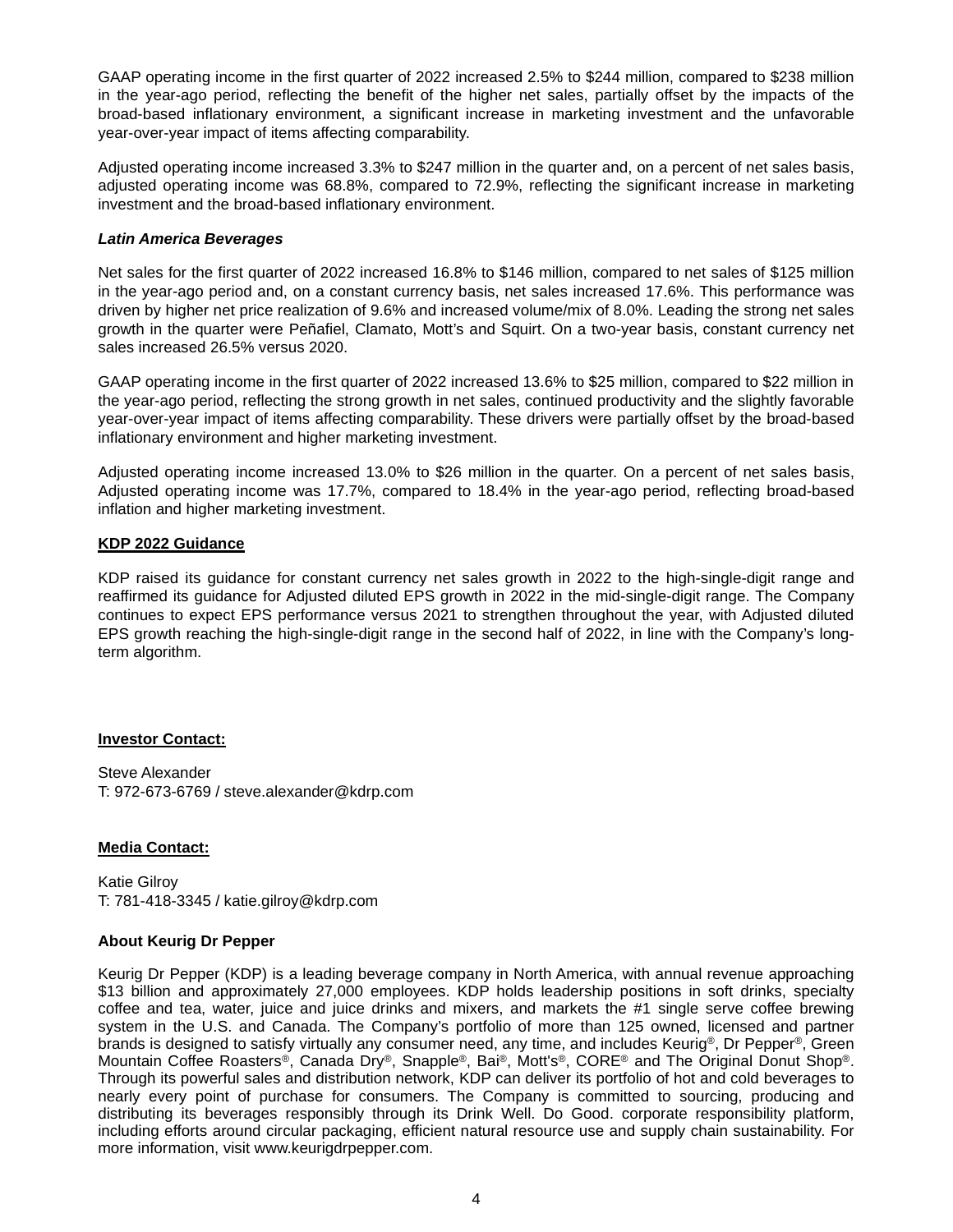### **FORWARD LOOKING STATEMENTS**

Certain statements contained herein are "forward-looking statements" within the meaning of applicable securities laws and regulations. These forward-looking statements can generally be identified by the use of words such as "outlook," "guidance," "anticipate," "expect," "believe," "could," "estimate," "feel," "forecast," "intend," "may," "plan," "potential," "project," "should," "target," "will," "would," and similar words. Forwardlooking statements by their nature address matters that are, to different degrees, uncertain. These statements are based on the current expectations of our management, are not predictions of actual performance, and actual results may differ materially.

Forward-looking statements are subject to a number of risks and uncertainties, including the factors disclosed in our Annual Report on Form 10-K and subsequent filings with the SEC. We are under no obligation to update, modify or withdraw any forward-looking statements, except as required by applicable law.

#### **NON-GAAP FINANCIAL MEASURES**

This release includes certain non-GAAP financial measures including Adjusted operating income, Adjusted net income, Adjusted diluted EPS, free cash flow and financial measures presented on a constant currency basis, which differ from results using U.S. Generally Accepted Accounting Principles (GAAP). These non-GAAP financial measures should be considered as supplements to the GAAP reported measures, should not be considered replacements for, or superior to, the GAAP measures and may not be comparable to similarly named measures used by other companies. Non-GAAP financial measures typically exclude certain charges, including one-time costs that are not expected to occur routinely in future periods. The Company uses non-GAAP financial measures internally to focus management on performance excluding these special charges to gauge our business operating performance. Management believes this information is helpful to investors because it increases transparency and assists investors in understanding the underlying performance of the Company and in the analysis of ongoing operating trends. Additionally, management believes that non-GAAP financial measures are frequently used by analysts and investors in their evaluation of companies, and their continued inclusion provides consistency in financial reporting and enables analysts and investors to perform meaningful comparisons of past, present and future operating results. The most directly comparable GAAP financial measures and reconciliations to non-GAAP financial measures are set forth in the appendix to this release and included in the Company's filings with the SEC.

To the extent that the Company provides guidance, it does so only on a non-GAAP basis and does not provide reconciliations of such forward-looking non-GAAP measures to GAAP due to the inability to predict the amount and timing of impacts outside of the Company's control on certain items, such as non-cash gains or losses resulting from mark-to-market adjustments of derivative instruments, among others.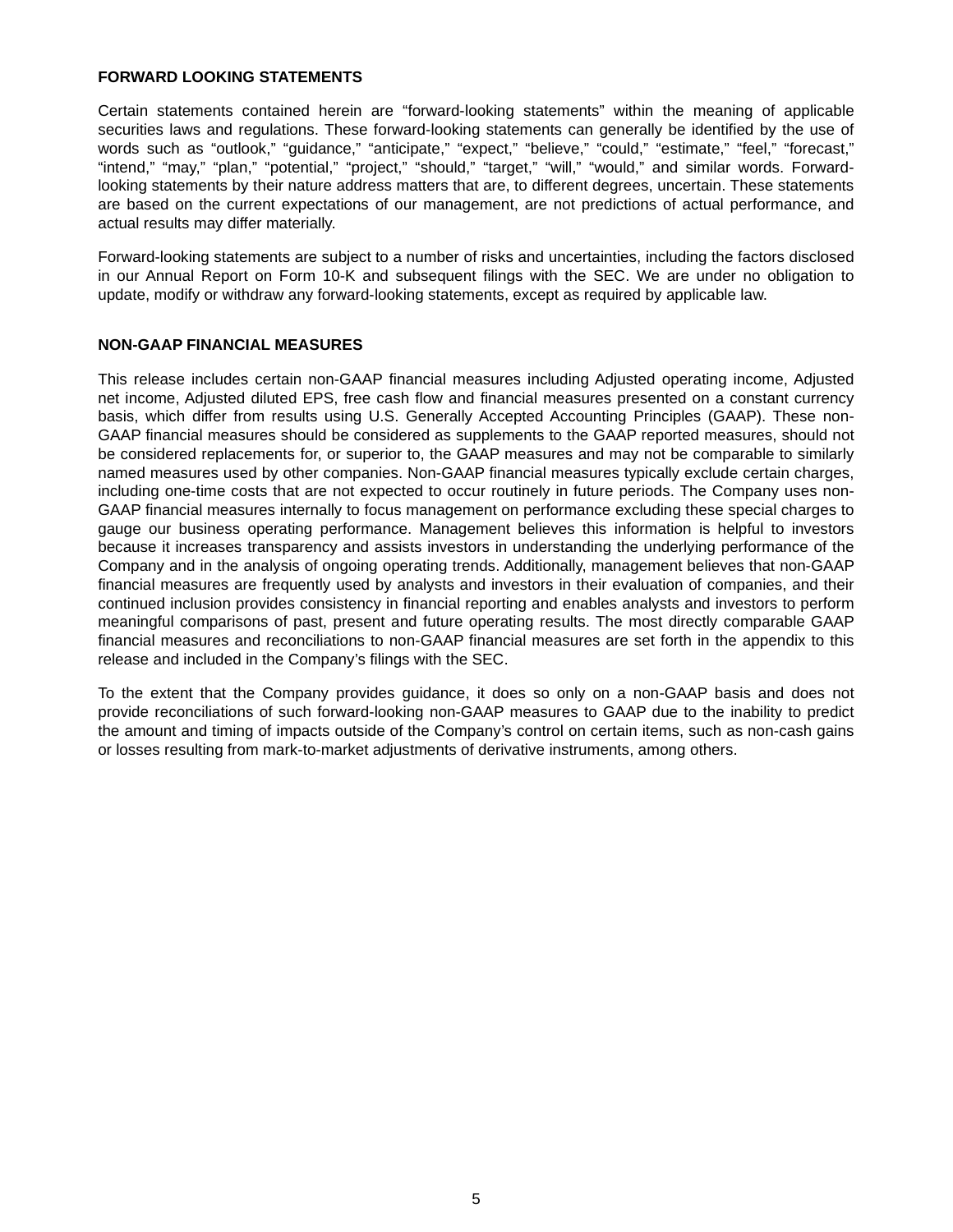## **KEURIG DR PEPPER INC. CONDENSED CONSOLIDATED STATEMENTS OF INCOME (UNAUDITED)**

|                                                         | <b>First Quarter</b> |         |                |         |
|---------------------------------------------------------|----------------------|---------|----------------|---------|
| (in millions, except per share data)                    |                      | 2022    |                | 2021    |
| <b>Net sales</b>                                        | $\boldsymbol{\$}$    | 3,078   | $\mathfrak{S}$ | 2,902   |
| Cost of sales                                           |                      | 1,428   |                | 1,302   |
| <b>Gross profit</b>                                     |                      | 1,650   |                | 1,600   |
| Selling, general and administrative expenses            |                      | 1,018   |                | 961     |
| Gain on litigation settlement                           |                      | (299)   |                |         |
| Other operating income, net                             |                      | (35)    |                | (1)     |
| Income from operations                                  |                      | 966     |                | 640     |
| Interest expense                                        |                      | 188     |                | 140     |
| Loss on early extinguishment of debt                    |                      | 48      |                | 105     |
| Gain on sale of equity method investment                |                      | (50)    |                |         |
| Impairment of investments and note receivable           |                      | 6       |                |         |
| Other expense (income), net                             |                      | 9       |                | (3)     |
| Income before provision for income taxes                |                      | 765     |                | 398     |
| Provision for income taxes                              |                      | 180     |                | 73      |
| Net income including non-controlling interest           |                      | 585     |                | 325     |
| Less: Net loss attributable to non-controlling interest |                      |         |                |         |
| Net income attributable to KDP                          | \$                   | 585     | $\frac{1}{2}$  | 325     |
|                                                         |                      |         |                |         |
| Earnings per common share:                              |                      |         |                |         |
| <b>Basic</b>                                            | \$                   | 0.41    | \$             | 0.23    |
| <b>Diluted</b>                                          |                      | 0.41    |                | 0.23    |
| Weighted average common shares outstanding:             |                      |         |                |         |
| <b>Basic</b>                                            |                      | 1,418.2 |                | 1,409.2 |
| <b>Diluted</b>                                          |                      | 1,429.7 |                | 1,425.6 |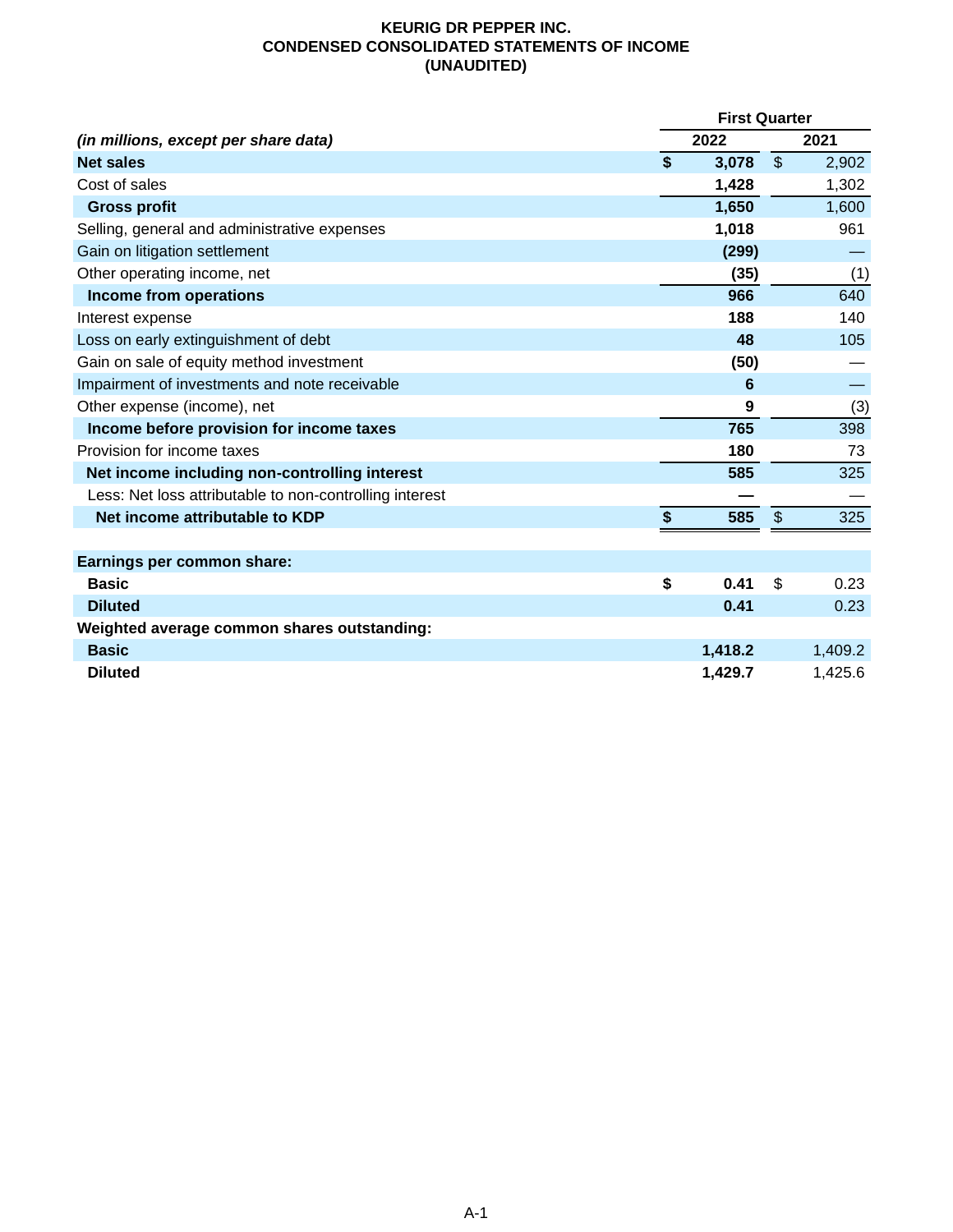## **KEURIG DR PEPPER INC. CONDENSED CONSOLIDATED BALANCE SHEETS (UNAUDITED)**

|                                                                                                                                                                                               | March 31,    | December 31,              |        |  |  |
|-----------------------------------------------------------------------------------------------------------------------------------------------------------------------------------------------|--------------|---------------------------|--------|--|--|
| (in millions, except share and per share data)                                                                                                                                                | 2022         |                           | 2021   |  |  |
| <b>Assets</b>                                                                                                                                                                                 |              |                           |        |  |  |
| Current assets:                                                                                                                                                                               |              |                           |        |  |  |
| Cash and cash equivalents                                                                                                                                                                     | \$<br>592    | $\boldsymbol{\mathsf{S}}$ | 567    |  |  |
| Restricted cash and cash equivalents                                                                                                                                                          | 2            |                           | 1      |  |  |
| Trade accounts receivable, net                                                                                                                                                                | 1,214        |                           | 1,148  |  |  |
| Inventories                                                                                                                                                                                   | 1,045        |                           | 894    |  |  |
| Prepaid expenses and other current assets                                                                                                                                                     | 637          |                           | 447    |  |  |
| <b>Total current assets</b>                                                                                                                                                                   | 3,490        |                           | 3,057  |  |  |
| Property, plant and equipment, net                                                                                                                                                            | 2,436        |                           | 2,494  |  |  |
| Investments in unconsolidated affiliates                                                                                                                                                      | 29           |                           | 30     |  |  |
| Goodwill                                                                                                                                                                                      | 20,243       |                           | 20,182 |  |  |
| Other intangible assets, net                                                                                                                                                                  | 23,889       |                           | 23,856 |  |  |
| Other non-current assets                                                                                                                                                                      | 1,119        |                           | 937    |  |  |
| Deferred tax assets                                                                                                                                                                           | 38           |                           | 42     |  |  |
| <b>Total assets</b>                                                                                                                                                                           | \$<br>51,244 | $\sqrt[6]{\frac{1}{2}}$   | 50,598 |  |  |
| <b>Liabilities and Stockholders' Equity</b>                                                                                                                                                   |              |                           |        |  |  |
| <b>Current liabilities:</b>                                                                                                                                                                   |              |                           |        |  |  |
| Accounts payable                                                                                                                                                                              | \$<br>4,510  | \$                        | 4,316  |  |  |
| <b>Accrued expenses</b>                                                                                                                                                                       | 1,028        |                           | 1,110  |  |  |
| Structured payables                                                                                                                                                                           | 143          |                           | 142    |  |  |
| Short-term borrowings and current portion of long-term obligations                                                                                                                            |              |                           | 304    |  |  |
| Other current liabilities                                                                                                                                                                     | 767          |                           | 613    |  |  |
| <b>Total current liabilities</b>                                                                                                                                                              | 6,448        |                           | 6,485  |  |  |
| Long-term obligations                                                                                                                                                                         | 11,584       |                           | 11,578 |  |  |
| Deferred tax liabilities                                                                                                                                                                      | 6,054        |                           | 5,986  |  |  |
| Other non-current liabilities                                                                                                                                                                 | 1,647        |                           | 1,577  |  |  |
| <b>Total liabilities</b>                                                                                                                                                                      | 25,733       |                           | 25,626 |  |  |
| Commitments and contingencies                                                                                                                                                                 |              |                           |        |  |  |
| Stockholders' equity:                                                                                                                                                                         |              |                           |        |  |  |
| Preferred stock, \$0.01 par value, 15,000,000 shares authorized, no shares<br>issued                                                                                                          |              |                           |        |  |  |
| Common stock, \$0.01 par value, 2,000,000,000 shares authorized,<br>1,418,462,239 and 1,418,119,197 shares issued and outstanding as of March<br>31, 2022 and December 31, 2021, respectively | 14           |                           | 14     |  |  |
| Additional paid-in capital                                                                                                                                                                    | 21,764       |                           | 21,785 |  |  |
| Retained earnings                                                                                                                                                                             | 3,518        |                           | 3,199  |  |  |
| Accumulated other comprehensive income (loss)                                                                                                                                                 | 215          |                           | (26)   |  |  |
| Total stockholders' equity                                                                                                                                                                    | 25,511       |                           | 24,972 |  |  |
| Non-controlling interest                                                                                                                                                                      |              |                           |        |  |  |
| <b>Total equity</b>                                                                                                                                                                           | 25,511       |                           | 24,972 |  |  |
| Total liabilities and stockholders' equity                                                                                                                                                    | \$<br>51,244 | -\$                       | 50,598 |  |  |
|                                                                                                                                                                                               |              |                           |        |  |  |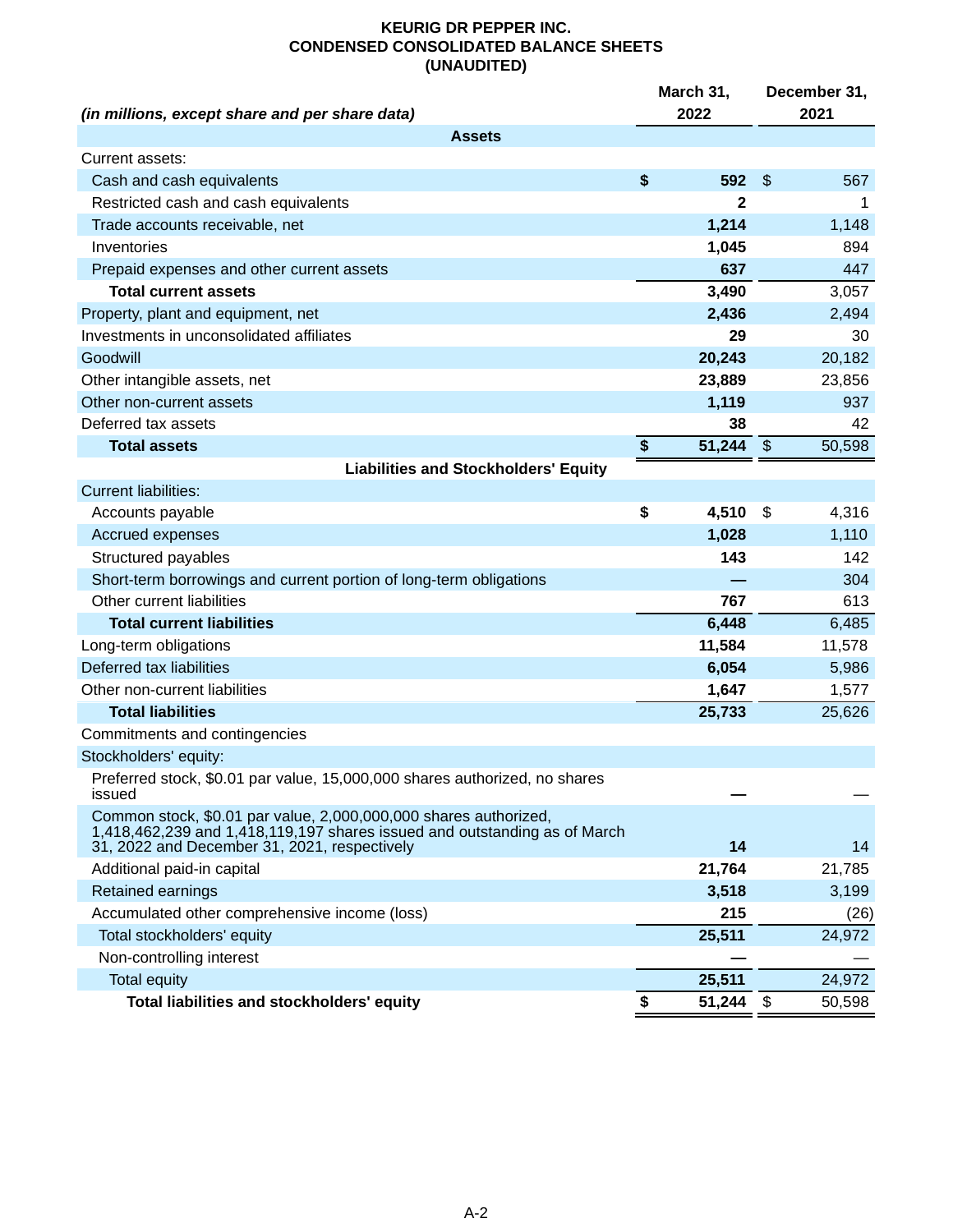## **KEURIG DR PEPPER INC. CONDENSED CONSOLIDATED STATEMENTS OF CASH FLOWS (UNAUDITED)**

|                                                                                   |    | <b>First Quarter</b>    |    |              |
|-----------------------------------------------------------------------------------|----|-------------------------|----|--------------|
| (in millions)                                                                     |    | 2022                    |    | 2021         |
| <b>Operating activities:</b>                                                      |    |                         |    |              |
| Net income attributable to KDP                                                    | \$ | 585                     | \$ | 325          |
| Adjustments to reconcile net income to net cash provided by operating activities: |    |                         |    |              |
| Depreciation expense                                                              |    | 106                     |    | 102          |
| Amortization of intangibles                                                       |    | 34                      |    | 33           |
| Other amortization expense                                                        |    | 42                      |    | 40           |
| Provision for sales returns                                                       |    | 12                      |    | 19           |
| Deferred income taxes                                                             |    | 8                       |    | 11           |
| Employee stock-based compensation (benefit) expense                               |    | (15)                    |    | 25           |
| Loss on early extinguishment of debt                                              |    | 48                      |    | 105          |
| Gain on sale of equity method investment                                          |    | (50)                    |    |              |
| Gain on disposal of property, plant and equipment                                 |    | (38)                    |    | (1)          |
| Unrealized gain on foreign currency                                               |    | (11)                    |    | (10)         |
| Unrealized gain on derivatives                                                    |    |                         |    | (41)         |
| Equity in losses of unconsolidated affiliates                                     |    | 3                       |    |              |
| Impairment on investments and note receivable of unconsolidated affiliates        |    | 6                       |    |              |
| Other, net                                                                        |    | 13                      |    | 15           |
| Changes in assets and liabilities:                                                |    |                         |    |              |
| Trade accounts receivable                                                         |    | (73)                    |    | (37)         |
| Inventories                                                                       |    | (147)                   |    | (77)         |
| Income taxes receivable and payables, net                                         |    | 135                     |    | 25           |
| Other current and non-current assets                                              |    | (284)                   |    | (295)        |
| Accounts payable and accrued expenses                                             |    | 151                     |    | 121          |
| Other current and non-current liabilities                                         |    | 138                     |    | 186          |
| Net change in operating assets and liabilities                                    |    | (80)                    |    | (77)         |
| Net cash provided by operating activities                                         |    | 663                     |    | 546          |
| <b>Investing activities:</b>                                                      |    |                         |    |              |
| Proceeds from sale of investment in unconsolidated affiliates                     |    | 50                      |    |              |
| Purchases of property, plant and equipment                                        |    | (109)                   |    | (95)         |
| Proceeds from sales of property, plant and equipment                              |    | 78                      |    | 7            |
| Purchases of intangibles                                                          |    | (10)                    |    | (12)         |
| Issuance of related party note receivable                                         |    | (6)                     |    |              |
| Investments in unconsolidated affiliates                                          |    | (3)                     |    |              |
| Other, net                                                                        |    | 3                       |    | $\mathbf{1}$ |
| Net cash provided by (used in) investing activities                               |    | $\overline{\mathbf{3}}$ |    | (99)         |
| <b>Financing activities:</b>                                                      |    |                         |    |              |
| Proceeds from issuance of Notes                                                   |    |                         |    | 2,150        |
| <b>Repayments of Notes</b>                                                        |    | (201)                   |    | (1, 845)     |
| Proceeds from issuance of commercial paper                                        |    |                         |    | 120          |
|                                                                                   |    | (149)                   |    |              |
| Repayments of commercial paper                                                    |    |                         |    | (120)        |
| Repayments of 2019 KDP Term Loan                                                  |    | 38                      |    | (425)        |
| Proceeds from structured payables                                                 |    |                         |    | 35           |
| Repayments of structured payables                                                 |    | (37)                    |    | (41)         |
| Cash dividends paid                                                               |    | (265)                   |    | (192)        |
| Proceeds from issuance of common stock                                            |    |                         |    | 140          |
| Tax withholdings related to net share settlements                                 |    | (5)                     |    | (125)        |
| Payments on finance leases                                                        |    | (20)                    |    | (15)         |
| Other, net                                                                        |    | (5)                     |    | (37)         |
| Net cash used in financing activities                                             |    | (644)                   |    | (355)        |
| Cash, cash equivalents, and restricted cash and cash equivalents:                 |    |                         |    |              |
| Net change from operating, investing and financing activities                     |    | 22                      |    | 92           |
| Effect of exchange rate changes                                                   |    | 4                       |    | 2            |
| Beginning balance                                                                 |    | 568                     |    | 255          |
| Ending balance                                                                    | \$ | 594 \$                  |    | 349          |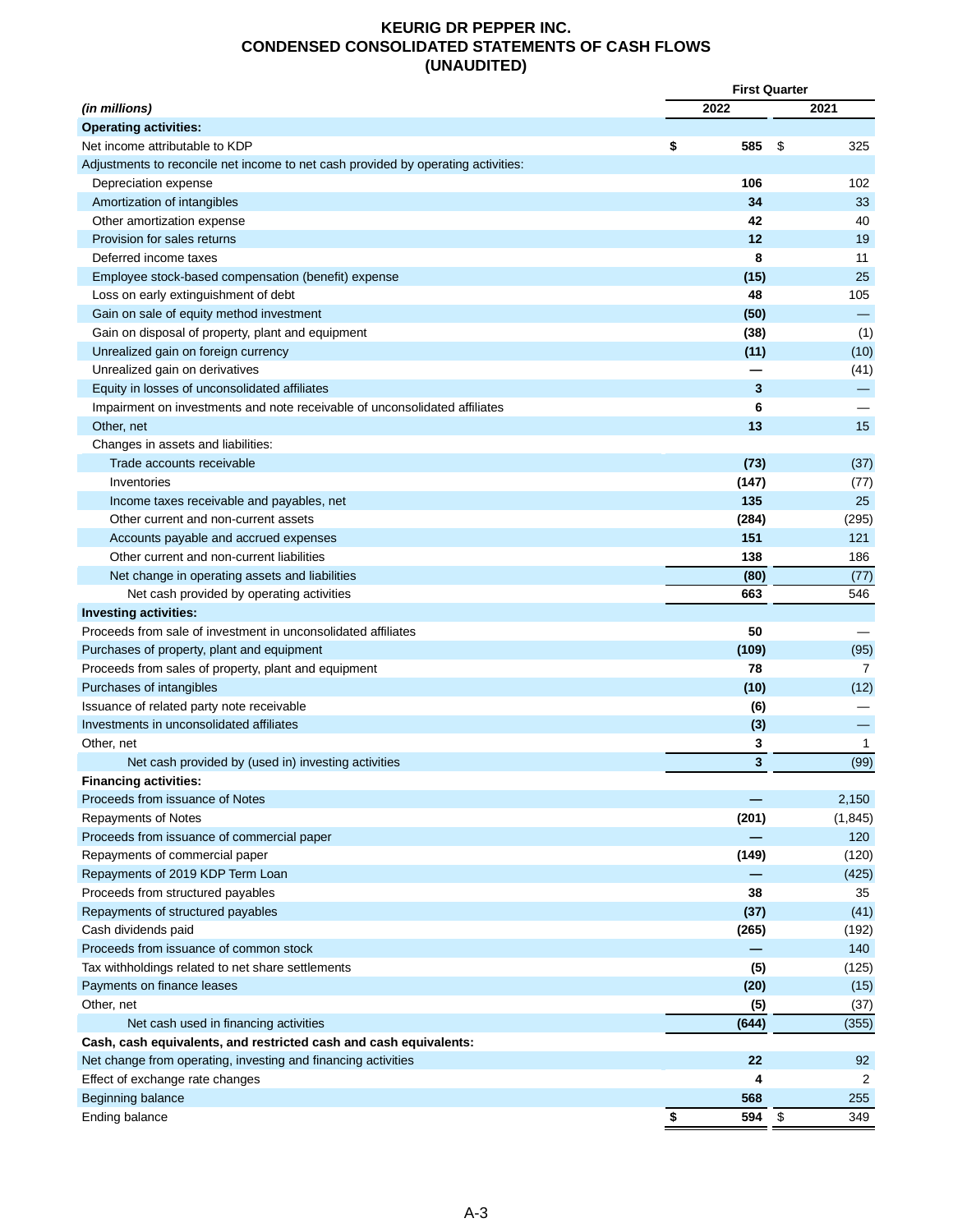## **KEURIG DR PEPPER INC. RECONCILIATION OF SEGMENT INFORMATION (UNAUDITED)**

|                                     |                  | <b>First Quarter</b> |       |  |  |
|-------------------------------------|------------------|----------------------|-------|--|--|
| (in millions)                       | 2022             |                      | 2021  |  |  |
| <b>Net Sales</b>                    |                  |                      |       |  |  |
| <b>Coffee Systems</b>               | \$<br>$1,093$ \$ |                      | 1,142 |  |  |
| Packaged Beverages                  | 1,480            |                      | 1,307 |  |  |
| <b>Beverage Concentrates</b>        | 359              |                      | 328   |  |  |
| Latin America Beverages             | 146              |                      | 125   |  |  |
| <b>Total net sales</b>              | \$<br>3,078      | -\$                  | 2,902 |  |  |
|                                     |                  |                      |       |  |  |
| <b>Income from Operations</b>       |                  |                      |       |  |  |
| <b>Coffee Systems</b>               | \$<br>268        | \$                   | 368   |  |  |
| <b>Packaged Beverages</b>           | 486              |                      | 179   |  |  |
| <b>Beverage Concentrates</b>        | 244              |                      | 238   |  |  |
| Latin America Beverages             | 25               |                      | 22    |  |  |
| Unallocated corporate costs         | (57)             |                      | (167) |  |  |
| <b>Total income from operations</b> | \$<br>966        | \$                   | 640   |  |  |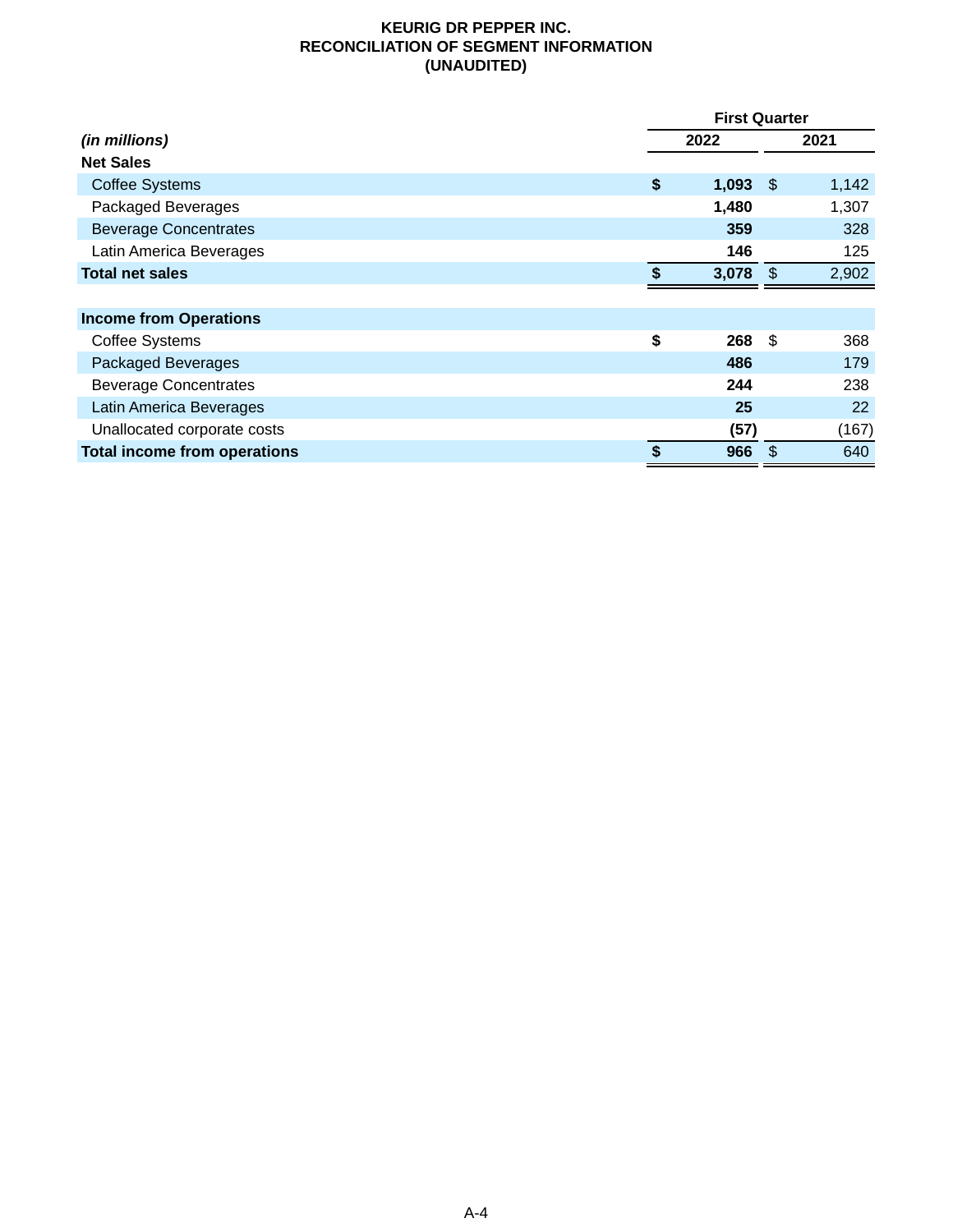#### **KEURIG DR PEPPER INC. RECONCILIATION OF CERTAIN NON-GAAP INFORMATION (UNAUDITED)**

The company reports its financial results in accordance with U.S. GAAP. However, management believes that certain non-GAAP financial measures that reflect the way management evaluates the business may provide investors with additional information regarding the company's results, trends and ongoing performance on a comparable basis.

Specifically, investors should consider the following with respect to our financial results:

**Adjusted**: Defined as certain financial statement captions and metrics adjusted for certain items affecting comparability.

**Items affecting comparability**: Defined as certain items that are excluded for comparison to prior year periods, adjusted for the tax impact as applicable. Tax impact is determined based upon an approximate rate for each item. For each period, management adjusts for (i) the unrealized mark-to-market impact of derivative instruments not designated as hedges in accordance with U.S. GAAP and do not have an offsetting risk reflected within the financial results, as well as the unrealized mark-to-market impact of our Vita Coco investment; (ii) the amortization associated with definite-lived intangible assets; (iii) the amortization of the deferred financing costs associated with the DPS Merger; (iv) the amortization of the fair value adjustment of the senior unsecured notes obtained as a result of the DPS Merger; (v) stock compensation expense and the associated windfall tax benefit attributable to the matching awards made to employees who made an initial investment in KDP; (vi) non-cash changes in deferred tax liabilities related to goodwill and other intangible assets as a result of tax rate or apportionment changes; and (vii) other certain items that are excluded for comparison purposes to prior year periods.

For the first quarter of 2022, the other certain items excluded for comparison purposes include (i) restructuring and integration expenses related to significant business combinations; (ii) productivity expenses; (iii) costs related to significant non-routine legal matters; (iv) the loss on early extinguishment of debt related to the redemption of debt; (v) incremental costs to our operations related to risks associated with the COVID-19 pandemic; (vi) the gain on the sale of our investment in BodyArmor; (vii) the gain on the settlement of our prior litigation with BodyArmor, excluding recoveries of previously incurred litigation expenses which were included in our adjusted results and (viii) losses recognized with respect to our equity method investment in Bedford as a result of funding our share of their winddown costs.

For the first quarter of 2021, the other certain items excluded for comparison purposes include (i) restructuring and integration expenses related to significant business combinations; (ii) productivity expenses; (iii) costs related to significant non-routine legal matters; (iv) the loss on early extinguishment of debt related to the redemption of debt; (v) incremental costs to our operations related to risks associated with the COVID-19 pandemic; and (vi) gains from insurance recoveries related to the February 2019 organized malware attack on our business operation networks in the Coffee Systems segment.

Costs related to significant non-routine legal matters relate to the antitrust litigation. Incremental costs to our operations related to risks associated with the COVID-19 pandemic include incremental expenses incurred to either maintain the health and safety of our front-line employees or temporarily increase compensation to such employees to ensure essential operations continue during the pandemic.

We believe removing these costs reflects how management views our business results on a consistent basis.

**Constant currency adjusted**: Defined as certain financial statement captions and metrics adjusted for certain items affecting comparability, calculated on a constant currency basis by converting our current period local currency financial results using the prior period foreign currency exchange rates.

For the first quarter of 2022 and 2021, the supplemental financial data set forth below includes reconciliations of adjusted and constant currency adjusted financial measures to the applicable financial measure presented in the unaudited condensed consolidated financial statements for the same period.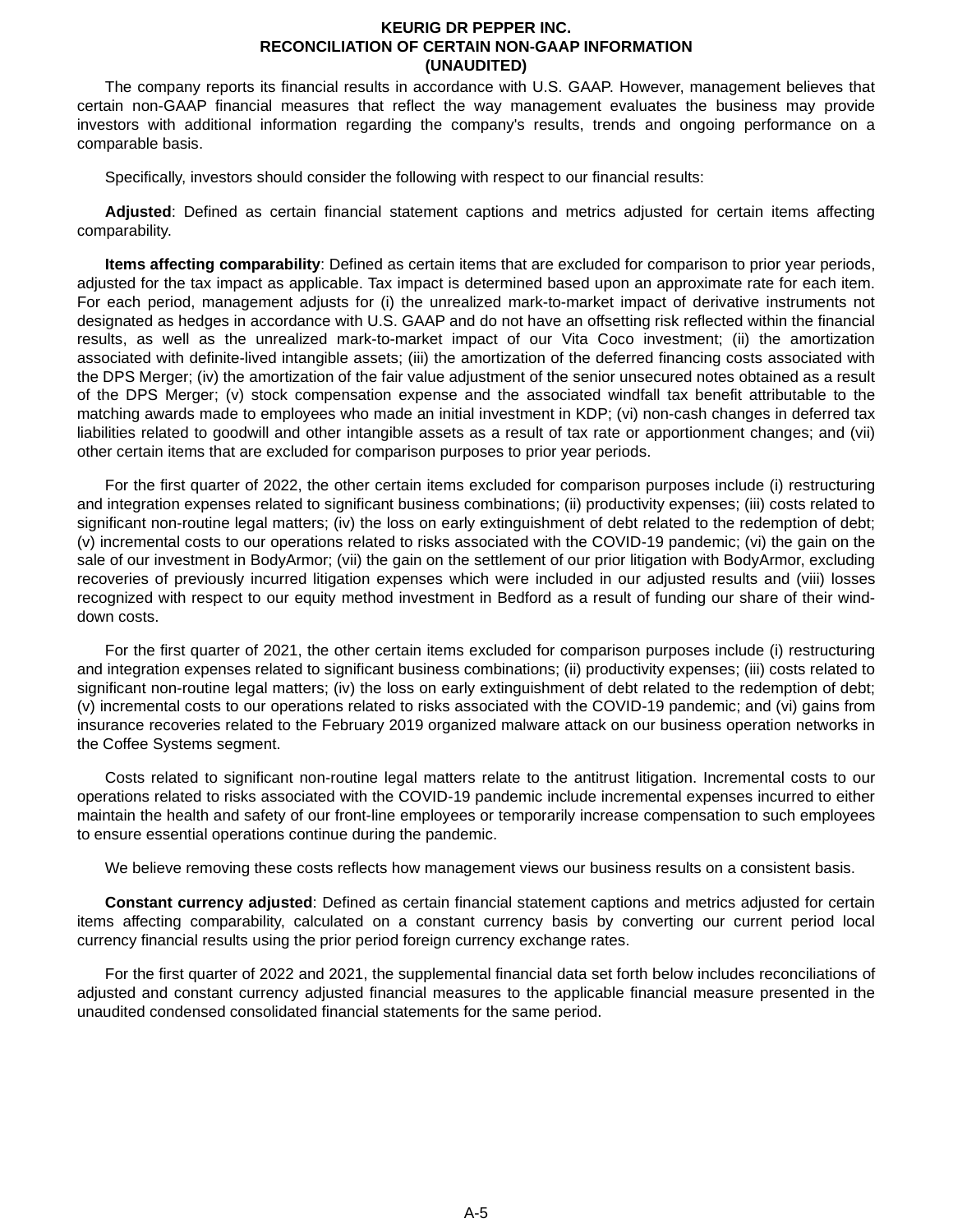### **KEURIG DR PEPPER INC. RECONCILIATION OF CERTAIN NON-GAAP INFORMATION (UNAUDITED)**

|                                            |                | Cost of sales                  |                         | <b>Gross profit</b>      | <b>Gross</b><br>margin |               | Selling, general<br>and administrative<br>expenses | Gain on<br>litigation<br>settlement | Other operating<br>(expense)<br>income, net |                         | Income from<br>operations | Operating<br>margin |
|--------------------------------------------|----------------|--------------------------------|-------------------------|--------------------------|------------------------|---------------|----------------------------------------------------|-------------------------------------|---------------------------------------------|-------------------------|---------------------------|---------------------|
| For the First Quarter of 2022              | $\mathfrak{S}$ | 1,428                          | $\mathbf{s}$            | 1,650                    | 53.6 %                 | $\sqrt{3}$    | 1,018                                              | \$<br>$(299)$ \$                    | $(35)$ \$                                   |                         | 966                       | 31.4 %              |
| Reported<br>Items Affecting Comparability: |                |                                |                         |                          |                        |               |                                                    |                                     |                                             |                         |                           |                     |
| Mark to market                             |                | 59                             |                         | (59)                     |                        |               | 26                                                 |                                     |                                             |                         | (85)                      |                     |
| Amortization of intangibles                |                |                                |                         |                          |                        |               | (34)                                               |                                     |                                             |                         | 34                        |                     |
|                                            |                |                                |                         | —                        |                        |               | $\overline{7}$                                     |                                     |                                             |                         |                           |                     |
| Stock compensation                         |                |                                |                         |                          |                        |               |                                                    |                                     |                                             |                         | (7)                       |                     |
| Restructuring and integration costs        |                |                                |                         | —                        |                        |               | (33)                                               |                                     | (3)                                         |                         | 36                        |                     |
| Productivity                               |                | (28)                           |                         | 28                       |                        |               | (22)                                               |                                     |                                             |                         | 50                        |                     |
| Non-routine legal matters                  |                | —                              |                         | $\overline{\phantom{0}}$ |                        |               | (4)                                                |                                     |                                             |                         | 4                         |                     |
| COVID-19                                   |                | (4)                            |                         | 4                        |                        |               | (1)                                                |                                     |                                             |                         | $5\phantom{.0}$           |                     |
| Gain on litigation                         |                |                                |                         |                          |                        |               |                                                    | 271                                 |                                             |                         | (271)                     |                     |
| Adjusted                                   | $\mathfrak{L}$ | 1,455                          | $\sqrt[6]{\frac{1}{2}}$ | 1,623                    | 52.7 %                 | $\mathbf{\$}$ | 957                                                | $\sqrt[6]{2}$<br>$(28)$ \$          | (38)                                        | $\sqrt[6]{\frac{1}{2}}$ | 732                       | 23.8%               |
| Impact of foreign currency                 |                |                                |                         |                          | $-$ %                  |               |                                                    |                                     |                                             |                         |                           | $-$ %               |
| Constant currency adjusted                 |                |                                |                         |                          | 52.7 %                 |               |                                                    |                                     |                                             |                         |                           | 23.8 %              |
|                                            |                |                                |                         |                          |                        |               |                                                    |                                     |                                             |                         |                           |                     |
| For the First Quarter of 2021              |                |                                |                         |                          |                        |               |                                                    |                                     |                                             |                         |                           |                     |
| Reported                                   | \$             | $1,302$ \$                     |                         | 1,600                    | 55.1 %                 | \$            | 961                                                | \$                                  | $(1)$ \$<br>$\mathbf{\hat{s}}$              |                         | 640                       | 22.1%               |
| Items Affecting Comparability:             |                |                                |                         |                          |                        |               |                                                    |                                     |                                             |                         |                           |                     |
| Mark to market                             |                | 9                              |                         | (9)                      |                        |               | 29                                                 |                                     |                                             |                         | (38)                      |                     |
| Amortization of intangibles                |                | –                              |                         |                          |                        |               | (33)                                               |                                     |                                             |                         | 33                        |                     |
| Stock compensation                         |                |                                |                         | —                        |                        |               | (6)                                                | —                                   |                                             |                         | 6                         |                     |
| Restructuring and integration costs        |                | --                             |                         | —                        |                        |               | (43)                                               |                                     |                                             |                         | 43                        |                     |
| Productivity                               |                | (8)                            |                         | 8                        |                        |               | (25)                                               |                                     |                                             |                         | 33                        |                     |
| Non-routine legal matters                  |                | $\qquad \qquad \longleftarrow$ |                         | —                        |                        |               | (10)                                               |                                     |                                             |                         | 10                        |                     |
| COVID-19                                   |                | (12)                           |                         | 12                       |                        |               | (4)                                                | –                                   |                                             |                         | 16                        |                     |
| Malware incident                           |                |                                |                         | -                        |                        |               | $\overline{2}$                                     |                                     |                                             |                         | (2)                       |                     |
| Adjusted                                   | \$             | 1,291                          | \$                      | 1,611                    | 55.5 %                 | -\$           | 871                                                | \$<br>$-$ \$                        | (1)                                         | \$                      | 741                       | 25.5 %              |

*Refer to page A[-8](#page-12-0) for reconciliations of reported net sales to constant currency net sales and adjusted income from operations to constant currency adjusted income from operations.*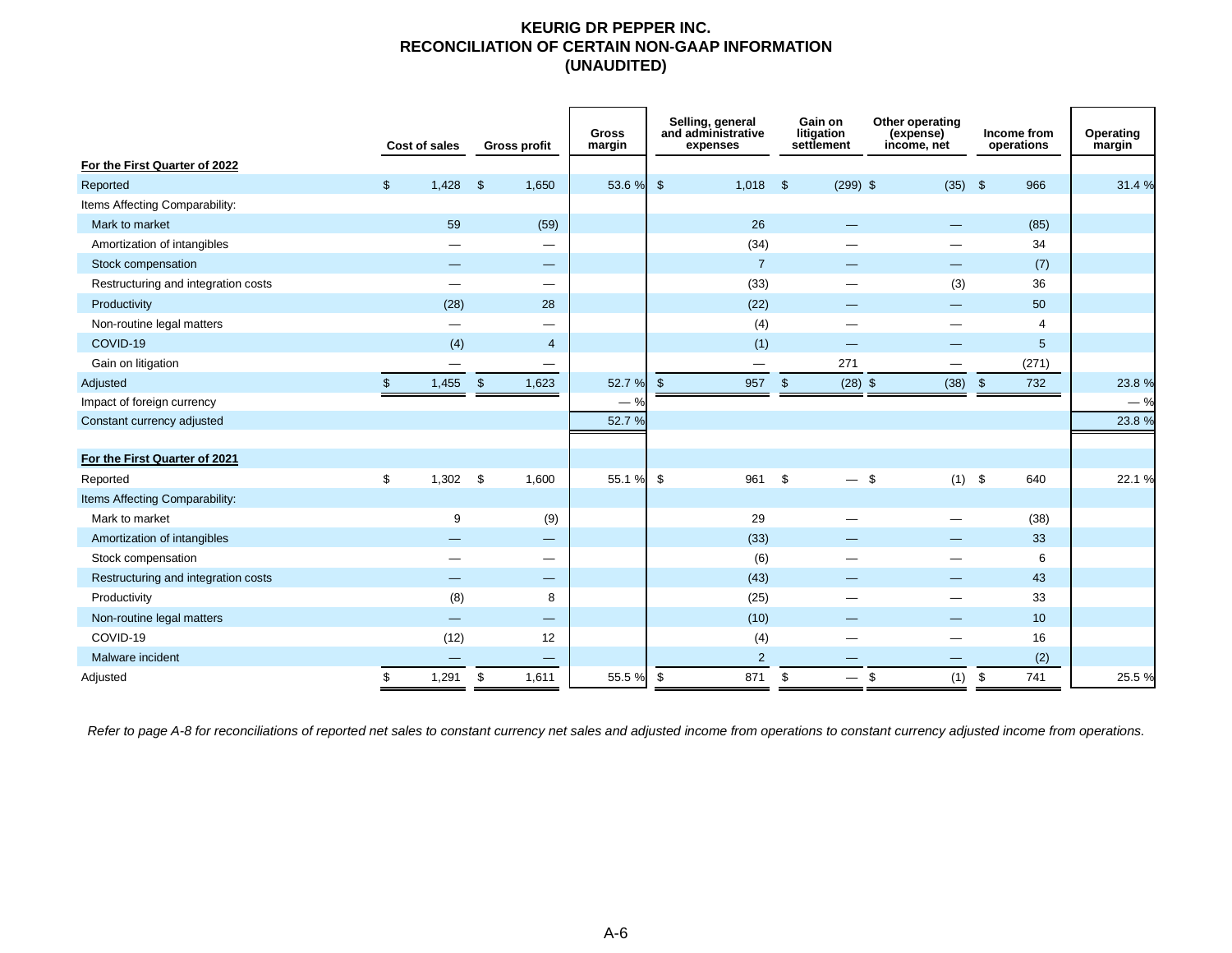## **KEURIG DR PEPPER INC. RECONCILIATION OF CERTAIN NON-GAAP INFORMATION (UNAUDITED)**

|                                               |              | Interest<br>expense      |                | Loss on early<br>extinguishment<br>of debt |                          |                    | Gain on sale of<br>equity-method<br>investment |                | Impairment of<br>investments and<br>note receivable | Other<br>(income)<br>expense, net | Income before<br>provision for<br>income taxes |              | Provision<br>for income<br>taxes | <b>Effective</b><br>tax rate |               | Net income<br>attributable<br>to KDP |              | <b>Diluted</b><br>earnings<br>per share |
|-----------------------------------------------|--------------|--------------------------|----------------|--------------------------------------------|--------------------------|--------------------|------------------------------------------------|----------------|-----------------------------------------------------|-----------------------------------|------------------------------------------------|--------------|----------------------------------|------------------------------|---------------|--------------------------------------|--------------|-----------------------------------------|
| For the First Quarter of 2022                 |              |                          |                |                                            |                          |                    |                                                |                |                                                     |                                   |                                                |              |                                  |                              |               |                                      |              |                                         |
| Reported                                      | $\mathbb{S}$ | 188                      | $\mathfrak{s}$ |                                            | 48                       | - \$               | (50)                                           | -\$            | 6 \$                                                | 9S                                | 765                                            | \$           | 180                              | 23.5 %                       | \$            | 585                                  | $\mathbb{S}$ | 0.41                                    |
| Items Affecting Comparability:                |              |                          |                |                                            |                          |                    |                                                |                |                                                     |                                   |                                                |              |                                  |                              |               |                                      |              |                                         |
| Mark to market                                |              | (71)                     |                |                                            |                          |                    |                                                |                |                                                     | (3)                               | (11)                                           |              | (2)                              |                              |               | (9)                                  |              | (0.01)                                  |
| Amortization of intangibles                   |              | —                        |                |                                            |                          |                    |                                                |                |                                                     | $\overline{\phantom{0}}$          | 34                                             |              | 9                                |                              |               | 25                                   |              | 0.02                                    |
| Amortization of deferred financing costs      |              | (1)                      |                |                                            |                          |                    |                                                |                |                                                     |                                   | $\mathbf{1}$                                   |              | —                                |                              |               | $\overline{1}$                       |              | —                                       |
| Amortization of fair value debt adjustment    |              | (5)                      |                |                                            |                          |                    |                                                |                | $\overline{\phantom{0}}$                            | $\overline{\phantom{0}}$          | 5                                              |              | $\mathbf{1}$                     |                              |               | $\overline{4}$                       |              | —                                       |
| Stock compensation                            |              | <u>—</u>                 |                |                                            |                          |                    |                                                |                |                                                     |                                   | (7)                                            |              | (1)                              |                              |               | (6)                                  |              | $\overline{\phantom{m}}$                |
| Restructuring and integration costs           |              |                          |                |                                            |                          |                    |                                                |                |                                                     |                                   | 36                                             |              | 9                                |                              |               | 27                                   |              | 0.02                                    |
| Productivity                                  |              |                          |                |                                            |                          |                    |                                                |                |                                                     |                                   | 50                                             |              | 12                               |                              |               | 38                                   |              | 0.03                                    |
| Impairment of investment                      |              |                          |                |                                            |                          |                    |                                                |                | (6)                                                 |                                   | 6                                              |              | $\overline{\phantom{0}}$         |                              |               | 6                                    |              |                                         |
| Loss on early extinguishment of debt          |              |                          |                |                                            | (48)                     |                    |                                                |                | $\equiv$                                            | $\equiv$                          | 48                                             |              | 11                               |                              |               | 37                                   |              | 0.03                                    |
| Non-routine legal matters                     |              |                          |                |                                            |                          |                    |                                                |                | $\overline{\phantom{0}}$                            |                                   | $\overline{4}$                                 |              | $\mathbf{1}$                     |                              |               | 3                                    |              |                                         |
| COVID-19                                      |              |                          |                |                                            |                          |                    |                                                |                |                                                     |                                   | 5                                              |              | $\mathbf{1}$                     |                              |               | $\overline{4}$                       |              | $\overline{\phantom{0}}$                |
| Gain on litigation                            |              |                          |                |                                            |                          |                    | -                                              |                |                                                     |                                   | (271)                                          |              | (68)                             |                              |               | (203)                                |              | (0.14)                                  |
| Gain on sale of equity-method investment      |              |                          |                |                                            |                          |                    | 50                                             |                |                                                     |                                   | (50)                                           |              | (12)                             |                              |               | (38)                                 |              | (0.03)                                  |
| Adjusted                                      | \$           | 111                      | \$             |                                            | —                        | \$                 | $\qquad \qquad -$                              | \$             | $\qquad \qquad -$                                   | \$<br>6                           | \$<br>615                                      | \$           | 141                              | 22.9 %                       | \$            | 474                                  | \$           | 0.33                                    |
| Impact of foreign currency                    |              |                          |                |                                            |                          |                    |                                                |                |                                                     |                                   |                                                |              |                                  | %<br>-                       |               |                                      |              |                                         |
| Constant currency adjusted                    |              |                          |                |                                            |                          |                    |                                                |                |                                                     |                                   |                                                |              |                                  | 22.9 %                       |               |                                      |              |                                         |
|                                               |              |                          |                |                                            |                          |                    |                                                |                |                                                     |                                   |                                                |              |                                  |                              |               |                                      |              |                                         |
| For the First Quarter of 2021                 |              |                          |                |                                            |                          |                    |                                                |                |                                                     |                                   |                                                |              |                                  |                              |               |                                      |              |                                         |
| Reported                                      |              | \$ 140                   | $\mathfrak{s}$ |                                            | 105                      | $\mathbf{\hat{s}}$ |                                                | $\mathfrak{s}$ | $-$ \$                                              | $(3)$ \$                          | 398                                            | $\mathbb{S}$ | 73                               | 18.3 %                       | $\sqrt[6]{3}$ | 325                                  |              | \$0.23                                  |
| Items Affecting Comparability:                |              |                          |                |                                            |                          |                    |                                                |                |                                                     |                                   |                                                |              |                                  |                              |               |                                      |              |                                         |
| Mark to market                                |              | $\boldsymbol{8}$         |                |                                            |                          |                    |                                                |                | -                                                   | —                                 | (46)                                           |              | (11)                             |                              |               | (35)                                 |              | (0.02)                                  |
| Amortization of intangibles                   |              | $\overline{\phantom{0}}$ |                |                                            |                          |                    |                                                |                |                                                     |                                   | 33                                             |              | 8                                |                              |               | 25                                   |              | 0.02                                    |
| Amortization of deferred financing costs      |              | (3)                      |                |                                            |                          |                    |                                                |                |                                                     |                                   | 3                                              |              | -                                |                              |               | 3                                    |              | —                                       |
| Amortization of fair value of debt adjustment |              | (6)                      |                |                                            |                          |                    |                                                |                |                                                     |                                   | 6                                              |              | $\overline{2}$                   |                              |               | 4                                    |              |                                         |
| Stock compensation                            |              | —                        |                |                                            |                          |                    |                                                |                |                                                     | —                                 | 6                                              |              | 12                               |                              |               | (6)                                  |              | $\qquad \qquad -$                       |
| Restructuring and integration costs           |              | $\overline{\phantom{0}}$ |                |                                            |                          |                    |                                                |                |                                                     | —                                 | 43                                             |              | 11                               |                              |               | 32                                   |              | 0.02                                    |
| Productivity                                  |              |                          |                |                                            |                          |                    |                                                |                |                                                     |                                   | 33                                             |              | 8                                |                              |               | 25                                   |              | 0.02                                    |
| Loss on early extinguishment of debt          |              | —                        |                |                                            | (105)                    |                    |                                                |                |                                                     | $\overline{\phantom{0}}$          | 105                                            |              | 25                               |                              |               | 80                                   |              | 0.06                                    |
| Non-routine legal matters                     |              |                          |                |                                            |                          |                    |                                                |                |                                                     |                                   | 10                                             |              | $\overline{2}$                   |                              |               | 8                                    |              | 0.01                                    |
| COVID-19                                      |              | —                        |                |                                            | $\overline{\phantom{0}}$ |                    |                                                |                | -                                                   | $\overline{\phantom{0}}$          | 16                                             |              | $\overline{4}$                   |                              |               | 12                                   |              | 0.01                                    |
| Malware incident                              |              |                          |                |                                            |                          |                    |                                                |                |                                                     | $\overline{\phantom{m}}$          | (2)                                            |              | $\overline{\phantom{0}}$         |                              |               | (2)                                  |              | $\qquad \qquad -$                       |
| Adjusted                                      | \$           | 139                      | \$             |                                            | $\qquad \qquad -$        | \$                 |                                                | \$             | $\overline{\phantom{0}}$                            | \$<br>(3)                         | \$<br>605                                      | \$           | 134                              | 22.1 %                       | \$            | 471                                  | $\mathbb S$  | 0.33                                    |
|                                               |              |                          |                |                                            |                          |                    |                                                |                |                                                     |                                   |                                                |              |                                  |                              |               |                                      |              |                                         |
| Change - adjusted                             |              | $(20.1)$ %               |                |                                            |                          |                    |                                                |                |                                                     |                                   |                                                |              |                                  |                              |               | 0.6%                                 |              | $-$ %                                   |
| Impact of foreign currency                    |              | $-$ %                    |                |                                            |                          |                    |                                                |                |                                                     |                                   |                                                |              |                                  |                              |               | 0.2%                                 |              | $-$ %                                   |
| Change - Constant currency adjusted           |              | $(20.1)$ %               |                |                                            |                          |                    |                                                |                |                                                     |                                   |                                                |              |                                  |                              |               | 0.8%                                 |              | $-$ %                                   |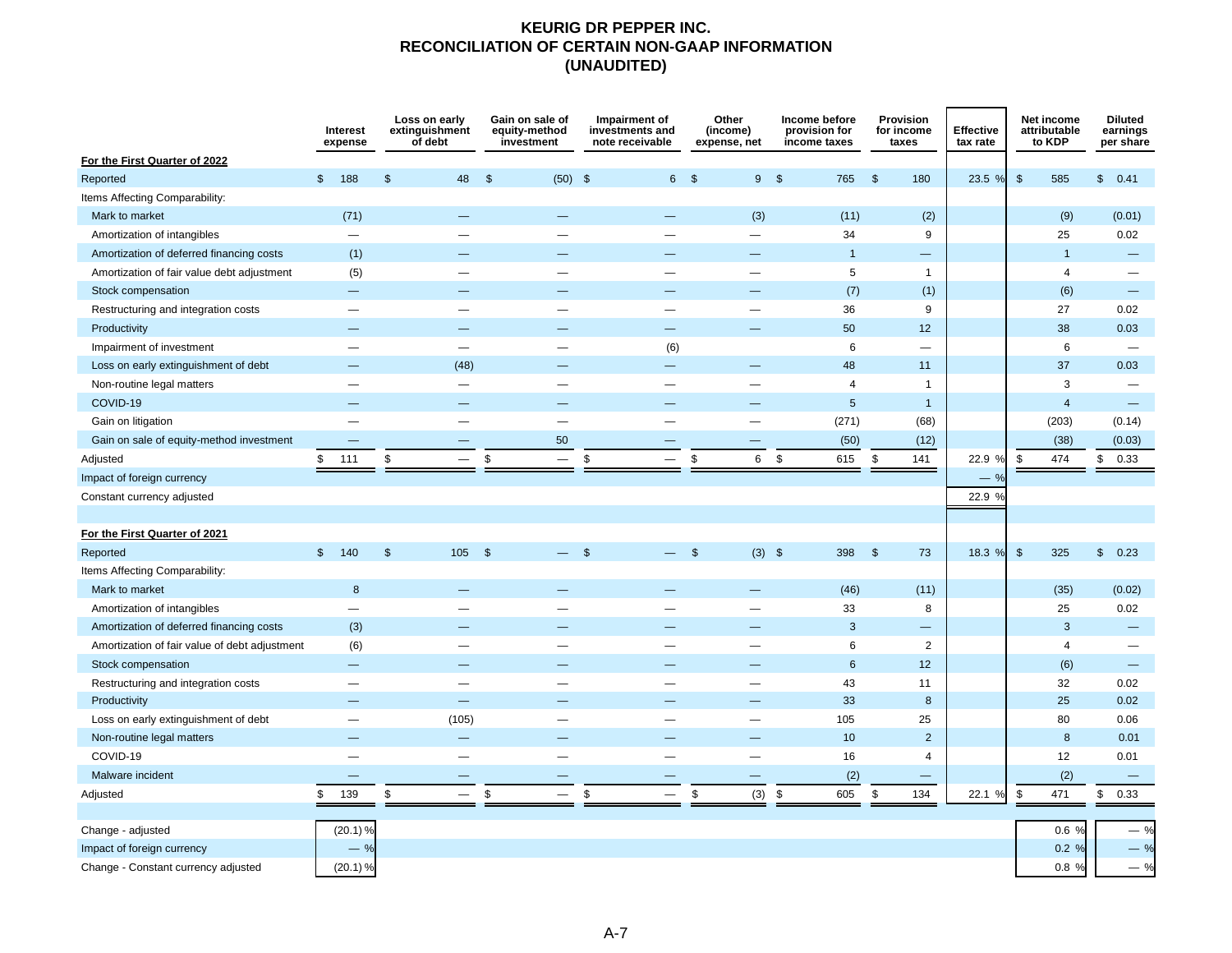### <span id="page-12-0"></span>**KEURIG DR PEPPER INC. RECONCILIATION OF CERTAIN FINANCIAL MEASURES BY SEGMENT TO CONSTANT CURRENCY ADJUSTED FINANCIAL MEASURES BY SEGMENT (UNAUDITED)**

| (in millions)                       |    | <b>Reported</b> |     | <b>Items Affecting</b><br>Comparability |    | Adjusted |
|-------------------------------------|----|-----------------|-----|-----------------------------------------|----|----------|
| For the first quarter of 2022:      |    |                 |     |                                         |    |          |
| Income from operations              |    |                 |     |                                         |    |          |
| <b>Coffee Systems</b>               | \$ | 268             | -\$ | 51                                      | \$ | 319      |
| Packaged Beverages                  |    | 486             |     | (251)                                   |    | 235      |
| <b>Beverage Concentrates</b>        |    | 244             |     | 3                                       |    | 247      |
| Latin America Beverages             |    | 25              |     |                                         |    | 26       |
| Unallocated corporate costs         |    | (57)            |     | (38)                                    |    | (95)     |
| Total income from operations        |    | 966             | \$  | (234)                                   | \$ | 732      |
|                                     |    |                 |     |                                         |    |          |
| For the first quarter of 2021:      |    |                 |     |                                         |    |          |
| Income from operations              |    |                 |     |                                         |    |          |
| Coffee Systems                      | \$ | 368             | \$  | 53                                      | \$ | 421      |
| Packaged Beverages                  |    | 179             |     | 22                                      |    | 201      |
| <b>Beverage Concentrates</b>        |    | 238             |     |                                         |    | 239      |
| Latin America Beverages             |    | 22              |     | 1                                       |    | 23       |
| Unallocated corporate costs         |    | (167)           |     | 24                                      |    | (143)    |
| <b>Total income from operations</b> | \$ | 640             | \$  | 101                                     | \$ | 741      |

|                                | Reported  | <b>Impact of Foreign</b><br><b>Currency</b> | <b>Constant Currency</b> |
|--------------------------------|-----------|---------------------------------------------|--------------------------|
| For the first quarter of 2022: |           |                                             |                          |
| Net sales                      |           |                                             |                          |
| <b>Coffee Systems</b>          | $(4.3)\%$ | $-$ %                                       | $(4.3)\%$                |
| Packaged Beverages             | 13.2      |                                             | 13.2                     |
| <b>Beverage Concentrates</b>   | 9.5       |                                             | 9.5                      |
| Latin America Beverages        | 16.8      | 0.8                                         | 17.6                     |
| <b>Total net sales</b>         | 6.1       |                                             | 6.1                      |

|                                     | <b>Adjusted</b> | <b>Impact of Foreign</b><br><b>Currency</b> | <b>Constant Currency</b><br><b>Adjusted</b> |
|-------------------------------------|-----------------|---------------------------------------------|---------------------------------------------|
| For the first quarter of 2022:      |                 |                                             |                                             |
| Income from operations              |                 |                                             |                                             |
| <b>Coffee Systems</b>               | $(24.2)\%$      | $-$ %                                       | $(24.2)\%$                                  |
| Packaged Beverages                  | 16.9            |                                             | 16.9                                        |
| <b>Beverage Concentrates</b>        | 3.3             |                                             | 3.3                                         |
| Latin America Beverages             | 13.0            |                                             | 13.0                                        |
| <b>Total income from operations</b> | (1.2)           |                                             | (1.2)                                       |

|                                | <b>Reported</b> | <b>Items Affecting</b><br>Comparability | <b>Adjusted</b> | Impact of<br>Foreign<br><b>Currency</b> | Constant<br><b>Currency</b><br><b>Adjusted</b> |
|--------------------------------|-----------------|-----------------------------------------|-----------------|-----------------------------------------|------------------------------------------------|
| For the first quarter of 2022: |                 |                                         |                 |                                         |                                                |
| <b>Operating margin</b>        |                 |                                         |                 |                                         |                                                |
| Coffee Systems                 | 24.5%           | 4.7%                                    | 29.2%           | $-$ %                                   | 29.2%                                          |
| Packaged Beverages             | 32.8            | (16.9)                                  | 15.9            |                                         | 15.9                                           |
| <b>Beverage Concentrates</b>   | 68.0            | 0.8                                     | 68.8            |                                         | 68.8                                           |
| Latin America Beverages        | 17.1            | 0.7                                     | 17.8            | (0.1)                                   | 17.7                                           |
| <b>Total operating margin</b>  | 31.4            | (7.6)                                   | 23.8            |                                         | 23.8                                           |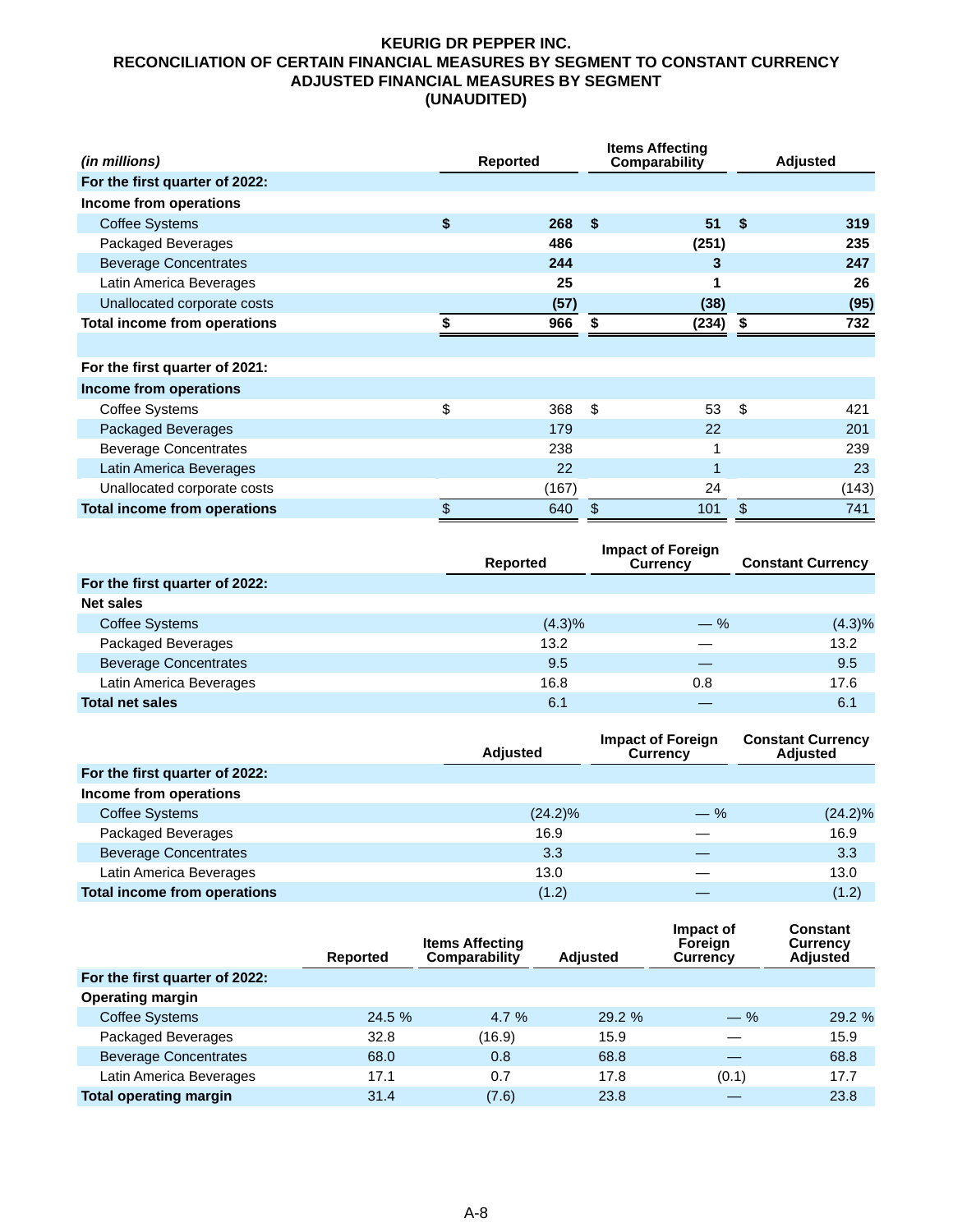## **KEURIG DR PEPPER INC. RECONCILIATION OF ADJUSTED EBITDA AND MANAGEMENT LEVERAGE RATIO (UNAUDITED)**

# *(in millions, except for ratio)*

# **ADJUSTED EBITDA RECONCILIATION - LAST TWELVE MONTHS**

| Net income attributable to KDP                | \$<br>2,406    |
|-----------------------------------------------|----------------|
| Interest expense                              | 548            |
| Provision for income taxes                    | 760            |
| Other (income) expense, net                   | 10             |
| Depreciation expense                          | 414            |
| Other amortization                            | 166            |
| Amortization of intangibles                   | 135            |
| <b>EBITDA</b>                                 | \$<br>4,439    |
| Items affecting comparability:                |                |
| Gain on sale of equity-method investment      | \$<br>(574)    |
| Gain on litigation settlement                 | (271)          |
| Loss on early extinguishment of debt          | 48             |
| Impairment of investments and note receivable | 23             |
| Restructuring and integration expenses        | 192            |
| Productivity                                  | 155            |
| Non-routine legal matters                     | 24             |
| Stock compensation                            | 5              |
| COVID-19                                      | 26             |
| <b>Transaction costs</b>                      | $\overline{2}$ |
| Mark to market                                | (104)          |
| <b>Adjusted EBITDA</b>                        | \$<br>3,965    |

|                                                        | March 31, |  |
|--------------------------------------------------------|-----------|--|
|                                                        | 2022      |  |
| Principal amounts of senior unsecured notes            | 11,750    |  |
| Less: Cash and cash equivalents                        | 592       |  |
| Total principal amounts less cash and cash equivalents | 11,158    |  |
|                                                        |           |  |
| March 31, 2022 Management Leverage Ratio               | 2.8       |  |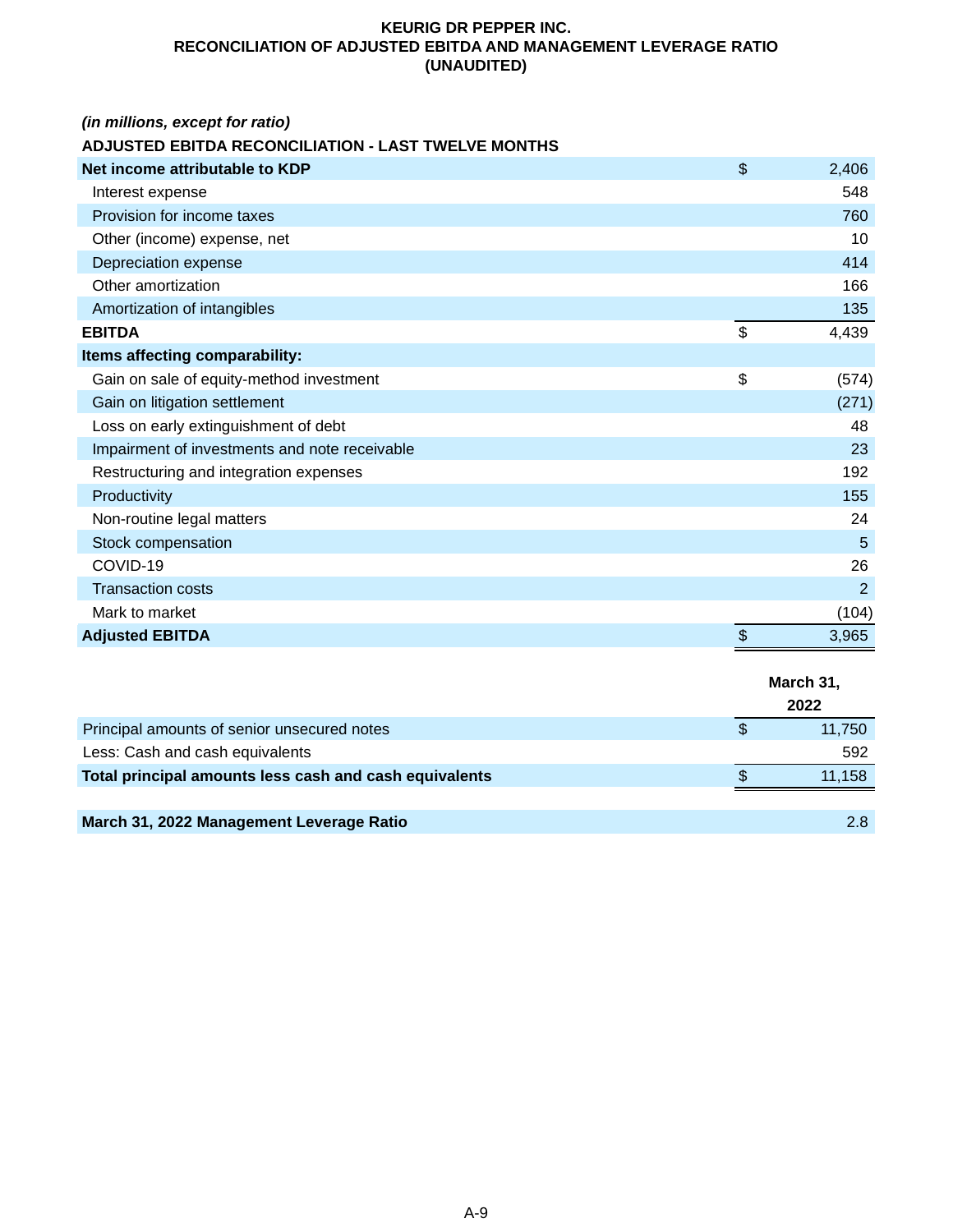## **KEURIG DR PEPPER INC. RECONCILIATION OF ADJUSTED EBITDA - LAST TWELVE MONTHS (UNAUDITED)**

| (in millions)                                    | <b>SECOND</b><br><b>QUARTER OF</b><br>2021 | <b>THIRD</b><br><b>QUARTER OF</b><br>2021 |                         | <b>FOURTH</b><br><b>QUARTER OF</b><br>2021 |                | <b>FIRST</b><br><b>QUARTER OF</b><br>2022 |               | <b>LAST TWELVE</b><br><b>MONTHS</b> |
|--------------------------------------------------|--------------------------------------------|-------------------------------------------|-------------------------|--------------------------------------------|----------------|-------------------------------------------|---------------|-------------------------------------|
| Net income attributable to KDP                   | \$<br>448                                  | \$<br>530                                 | $\sqrt[6]{\frac{1}{2}}$ | 843                                        | $\mathfrak{L}$ | 585                                       | $\mathcal{S}$ | 2,406                               |
| Interest expense                                 | 125                                        | 116                                       |                         | 119                                        |                | 188                                       |               | 548                                 |
| Provision for income taxes                       | 165                                        | 149                                       |                         | 266                                        |                | 180                                       |               | 760                                 |
| Other (income) expense, net                      | (4)                                        | 1                                         |                         | 4                                          |                | 9                                         |               | 10                                  |
| Depreciation expense                             | 104                                        | 98                                        |                         | 106                                        |                | 106                                       |               | 414                                 |
| Other amortization                               | 40                                         | 38                                        |                         | 46                                         |                | 42                                        |               | 166                                 |
| Amortization of intangibles                      | 34                                         | 34                                        |                         | 33                                         |                | 34                                        |               | 135                                 |
| <b>EBITDA</b>                                    | \$<br>912                                  | \$<br>966                                 | \$                      | 1,417                                      | \$             | $1,144$ \$                                |               | 4,439                               |
| Items affecting comparability:                   |                                            |                                           |                         |                                            |                |                                           |               |                                     |
| Gain on sale of equity-method<br>investment      | \$                                         | \$                                        | \$                      | (524)                                      | \$             | $(50)$ \$                                 |               | (574)                               |
| Gain on litigation settlement                    |                                            |                                           |                         |                                            |                | (271)                                     |               | (271)                               |
| Loss on early extinguishment of debt             |                                            |                                           |                         |                                            |                | 48                                        |               | 48                                  |
| Impairment on investments and note<br>receivable |                                            |                                           |                         | 17                                         |                | 6                                         |               | 23                                  |
| Restructuring and integration expenses           | 49                                         | 53                                        |                         | 57                                         |                | 33                                        |               | 192                                 |
| Productivity                                     | 32                                         | 40                                        |                         | 40                                         |                | 43                                        |               | 155                                 |
| Nonroutine legal matters                         | 6                                          | 7                                         |                         | 7                                          |                | 4                                         |               | 24                                  |
| Stock compensation                               | 5                                          | 3                                         |                         | 4                                          |                | (7)                                       |               | 5                                   |
| COVID-19                                         | 11                                         | 4                                         |                         | 6                                          |                | 5                                         |               | 26                                  |
| <b>Transaction costs</b>                         |                                            | 1                                         |                         | 1                                          |                |                                           |               | $\overline{c}$                      |
| Malware incident                                 |                                            | (1)                                       |                         | 1                                          |                |                                           |               |                                     |
| Mark to market                                   | (38)                                       | (9)                                       |                         | 28                                         |                | (85)                                      |               | (104)                               |
| <b>Adjusted EBITDA</b>                           | \$<br>977                                  | \$<br>1,064                               | \$                      | 1,054                                      | \$             | 870                                       | \$            | 3,965                               |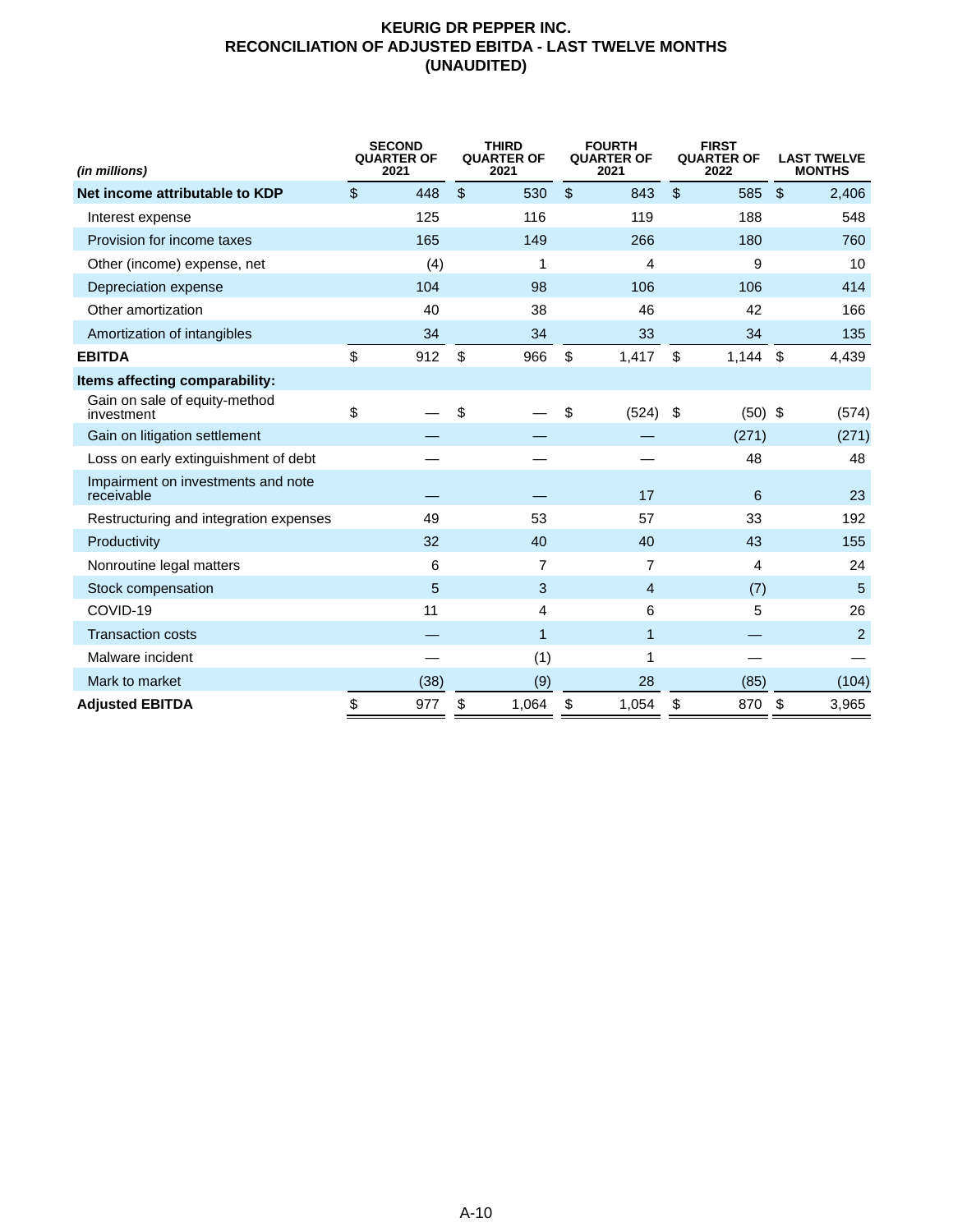### **KEURIG DR PEPPER INC. RECONCILIATION OF NET CASH PROVIDED BY OPERATING ACTIVITIES TO FREE CASH FLOW (UNAUDITED)**

Free cash flow is defined as net cash provided by operating activities adjusted for purchases of property, plant and equipment, proceeds from sales of property, plant and equipment, and certain items excluded for comparison to prior year periods. For the first quarter of 2022 and 2021, there were no certain items excluded for comparison to prior year periods.

|                                                      | <b>First Quarter</b> |       |      |      |  |
|------------------------------------------------------|----------------------|-------|------|------|--|
| (in millions)                                        |                      | 2022  | 2021 |      |  |
| Net cash provided by operating activities            |                      | 663   |      | 546  |  |
| Purchases of property, plant and equipment           |                      | (109) |      | (95) |  |
| Proceeds from sales of property, plant and equipment |                      | 78    |      |      |  |
| <b>Free Cash Flow</b>                                |                      | 632   |      | 458  |  |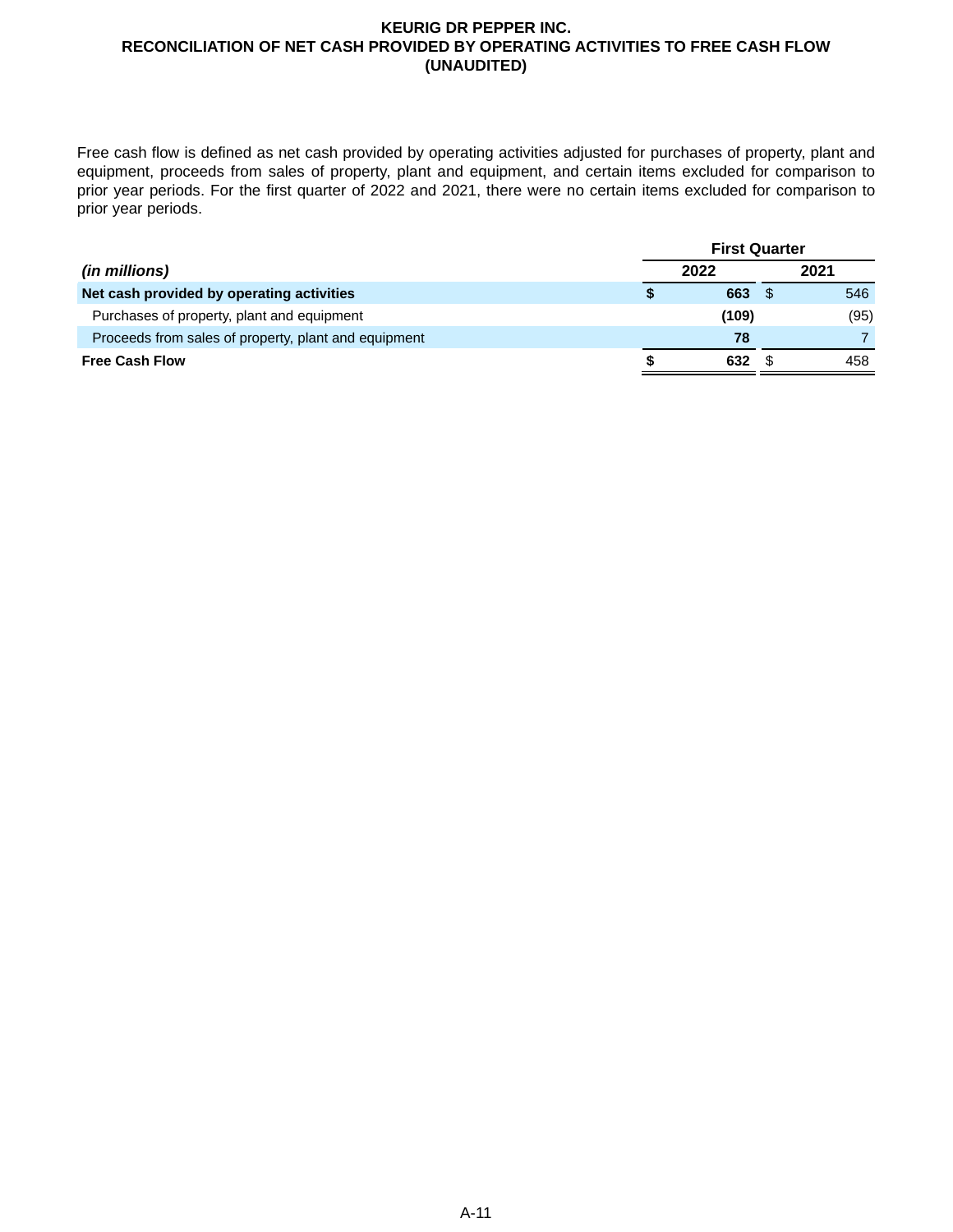### **KEURIG DR PEPPER INC. RECONCILIATION OF SIGNIFICANT COVID-19 RELATED EXPENSES (UNAUDITED)**

The following table sets forth our reconciliation of significant COVID-19-related expenses. However, employee compensation expense and employee protection costs, which impact our SG&A expenses and cost of sales, are included as the COVID-19 item affecting comparability and are excluded in our Adjusted financial measures. In addition, reported amounts under U.S. GAAP also include additional costs, not included as the COVID-19 item affecting comparability, as presented in tables below.

|                                | Items Affecting Comparability <sup>(1)</sup>                                                                              |              |              |                         |                |              |
|--------------------------------|---------------------------------------------------------------------------------------------------------------------------|--------------|--------------|-------------------------|----------------|--------------|
| (in millions)                  | <b>Employee</b><br><b>Employee</b><br>Compensation<br><b>Protection</b><br>Expense <sup>(2)</sup><br>Costs <sup>(3)</sup> |              | <b>Total</b> |                         |                |              |
| For the first quarter of 2022: |                                                                                                                           |              |              |                         |                |              |
| Coffee Systems                 | \$                                                                                                                        | 1            | \$           | $\overline{\mathbf{2}}$ | \$             | 3            |
| Packaged Beverages             |                                                                                                                           | 1            |              |                         |                | $\mathbf{2}$ |
| <b>Beverage Concentrates</b>   |                                                                                                                           |              |              |                         |                |              |
| Latin America Beverages        |                                                                                                                           |              |              |                         |                |              |
| <b>Total</b>                   | \$                                                                                                                        | $\mathbf{2}$ | \$           | 3                       | \$             | 5            |
|                                |                                                                                                                           |              |              |                         |                |              |
| For the first quarter of 2021: |                                                                                                                           |              |              |                         |                |              |
| <b>Coffee Systems</b>          | \$                                                                                                                        | $\mathbf{1}$ | $\sqrt{2}$   | 9                       | $\mathfrak{L}$ | 10           |
| Packaged Beverages             |                                                                                                                           | 3            |              | $\overline{2}$          |                | 5            |
| <b>Beverage Concentrates</b>   |                                                                                                                           |              |              |                         |                |              |
| Latin America Beverages        |                                                                                                                           |              |              |                         |                |              |
| <b>Total</b>                   | \$                                                                                                                        | 4            | \$           | 12                      | $\mathfrak{L}$ | 16           |

(1) Employee compensation expense and employee protection costs are both included as the COVID-19 items affecting comparability in the reconciliation of our Adjusted Non-GAAP financial measures.

(2) Primarily included incremental benefits provided to frontline workers such as extended sick leave, in order to maintain essential operations during the COVID-19 pandemic.

(3) Included costs associated with personal protective equipment, temperature scans, cleaning and other sanitization services. Impacts both cost of sales and SG&A expenses.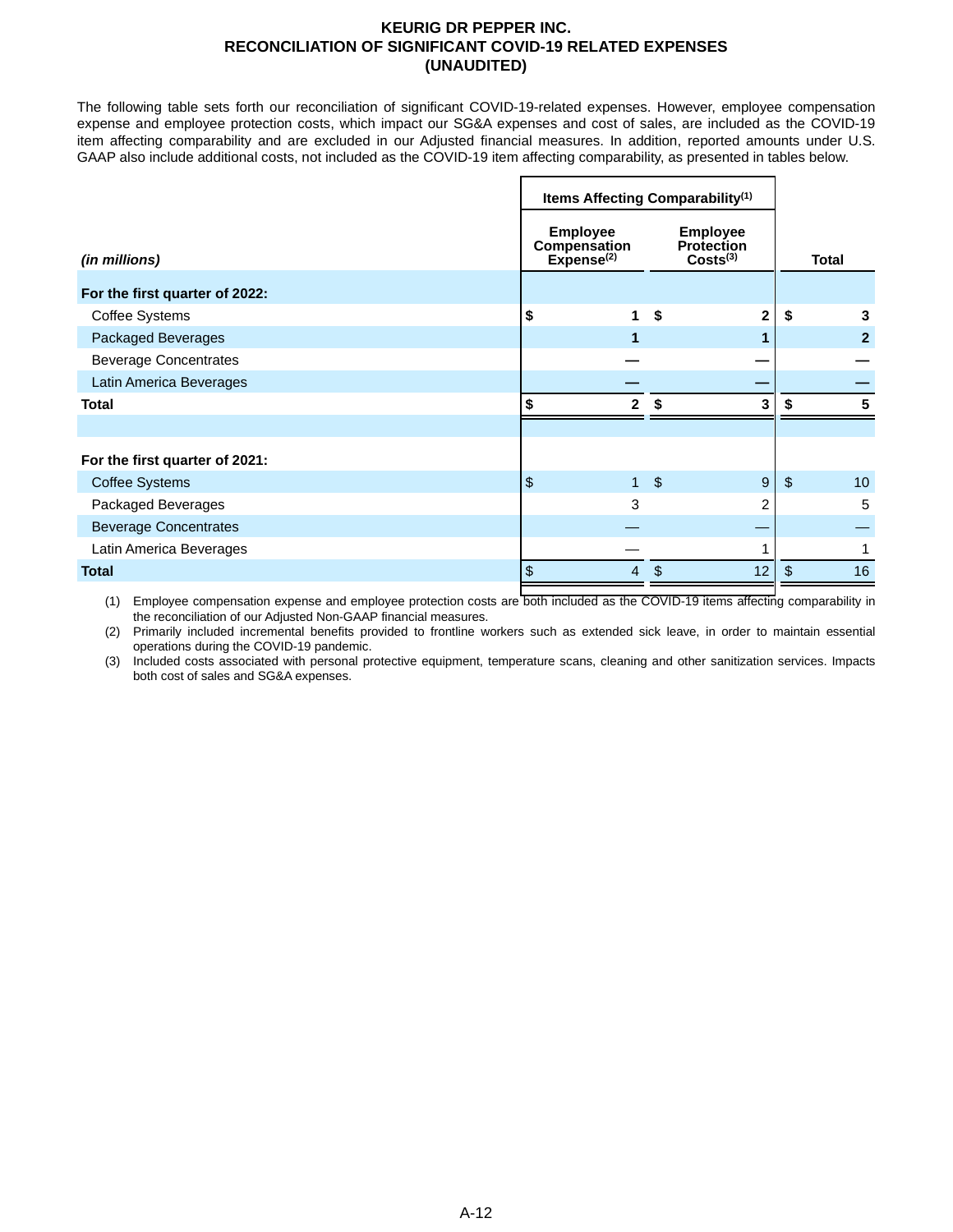#### **RECONCILIATION OF CERTAIN ADJUSTED AND CONSTANT CURRENCY ADJUSTED FINANCIAL RESULTS FOR THE FIRST QUARTER OF 2020 (Unaudited, in millions, except per share data)**

For the purposes of additional analysis, we have also included certain non-GAAP financial measures for the first quarter of 2020.

For the first quarter of 2020, we define our Adjusted non-GAAP financial measures as certain financial statement captions and metrics adjusted for certain items affecting comparability. The items affecting comparability are defined below.

**Adjusted**: Defined as certain financial statement captions and metrics adjusted for certain items affecting comparability.

**Items affecting comparability**: Defined as certain items that are excluded for comparison to prior year periods, adjusted for the tax impact as applicable. Tax impact is determined based upon an approximate rate for each item. For each period, management adjusts for (i) the unrealized mark-to-market impact of derivative instruments not designated as hedges in accordance with U.S. GAAP and do not have an offsetting risk reflected within the financial results; (ii) the amortization associated with definite-lived intangible assets; (iii) the amortization of the deferred financing costs associated with the DPS Merger; (iv) the amortization of the fair value adjustment of the senior unsecured notes obtained as a result of the DPS Merger; (v) stock compensation expense and the associated windfall tax benefit attributable to the matching awards made to employees who made an initial investment in KDP; and (vi) other certain items that are excluded for comparison purposes to prior year periods.

For the first quarter of 2020, the other certain items excluded for comparison purposes include (i) restructuring and integration expenses related to significant business combinations; (ii) productivity expenses; (iii) transaction costs for significant business combinations (completed or abandoned) not associated with the DPS Merger; (iv) costs related to significant non-routine legal matters; (v) the impact of the step-up of acquired inventory not associated with the DPS Merger (vi) incremental costs to our operations related to risks associated with the COVID-19 pandemic and (vii) impairment recognized on equity method investment with Bedford Systems, LLC.

|                                     | <b>Net Sales</b> |            | Income from operations | Diluted earnings per share <sup>(1)</sup> |  |
|-------------------------------------|------------------|------------|------------------------|-------------------------------------------|--|
| Reported                            | \$               | $2,613$ \$ | 466 \$                 | 0.11                                      |  |
| Items Affecting Comparability:      |                  |            |                        |                                           |  |
| Mark to market                      |                  |            | 58                     | 0.04                                      |  |
| Amortization of intangibles         |                  |            | 33                     | 0.02                                      |  |
| Stock compensation                  |                  |            | 7                      |                                           |  |
| Restructuring and integration costs |                  |            | 52                     | 0.03                                      |  |
| Productivity                        |                  |            | 54                     | 0.03                                      |  |
| Impairment on investment            |                  |            |                        | 0.05                                      |  |
| Nonroutine legal matters            |                  |            | 9                      |                                           |  |
| COVID-19                            |                  |            | 5                      |                                           |  |
| Adjusted                            | \$               | $2,613$ \$ | 684 \$                 | 0.29                                      |  |

(1) Diluted earnings per share may not foot due to rounding.